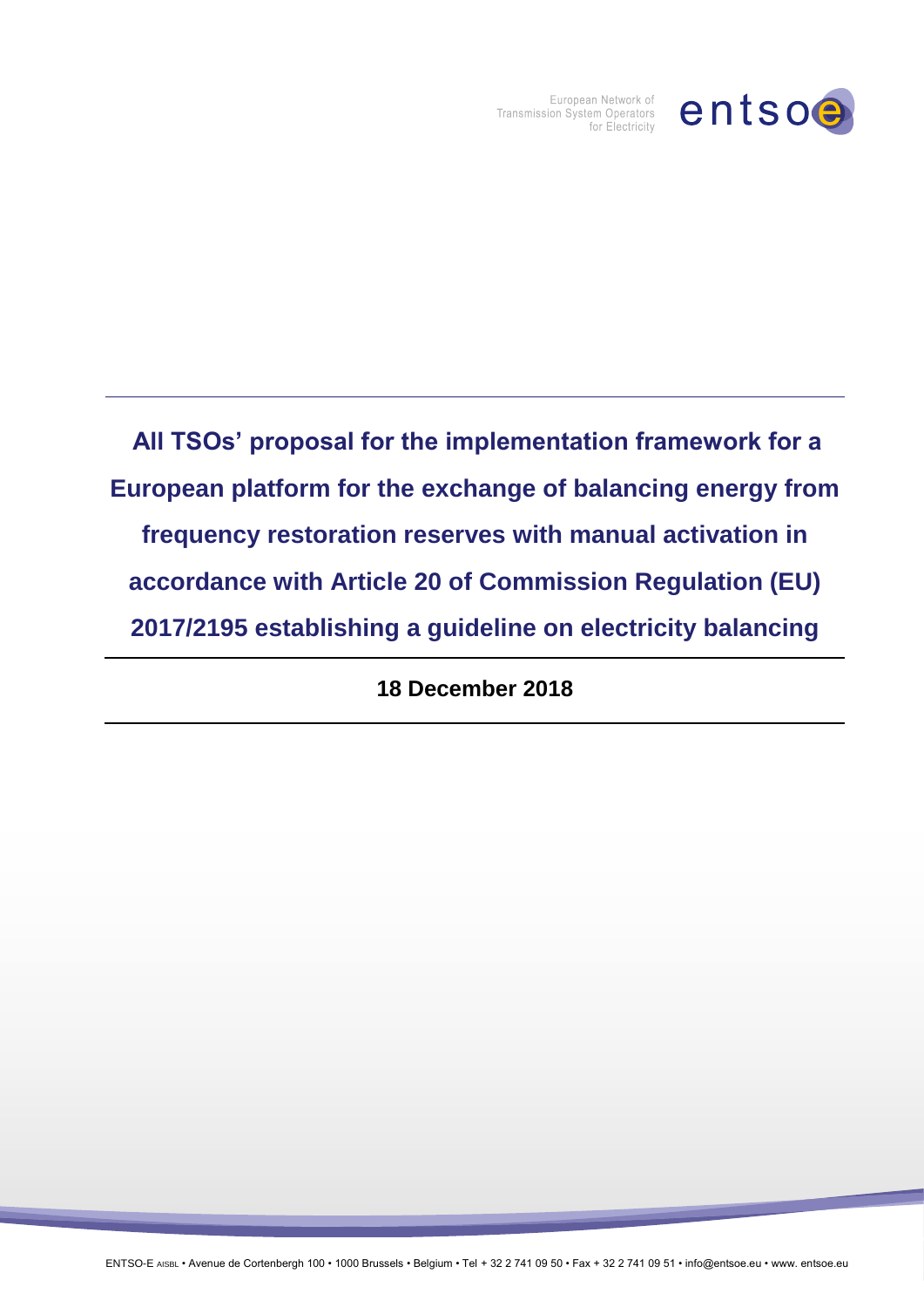

# **Content**

| Article 4 Calculation of the mFRR cross-border capacity limits as input to the optimisation algorithm 14 |  |
|----------------------------------------------------------------------------------------------------------|--|
| Article 5 The roadmap and timeline for the implementation of the mFRR-Platform 15                        |  |
|                                                                                                          |  |
|                                                                                                          |  |
| Article 8 Balancing energy gate opening and gate closure times for the standard mFRR balancing energy    |  |
| Article 9 TSO energy bid submission gate closure time for the standard mFRR balancing energy product     |  |
| Article 10 Common merit order lists to be organised by the activation optimisation function 19           |  |
|                                                                                                          |  |
|                                                                                                          |  |
|                                                                                                          |  |
|                                                                                                          |  |
| Article 15 Categorisation of costs and detailed principles for sharing the common and regional costs23   |  |
| Article 16 Framework for harmonisation of terms and conditions related to the mFRR-Platform 26           |  |
|                                                                                                          |  |
|                                                                                                          |  |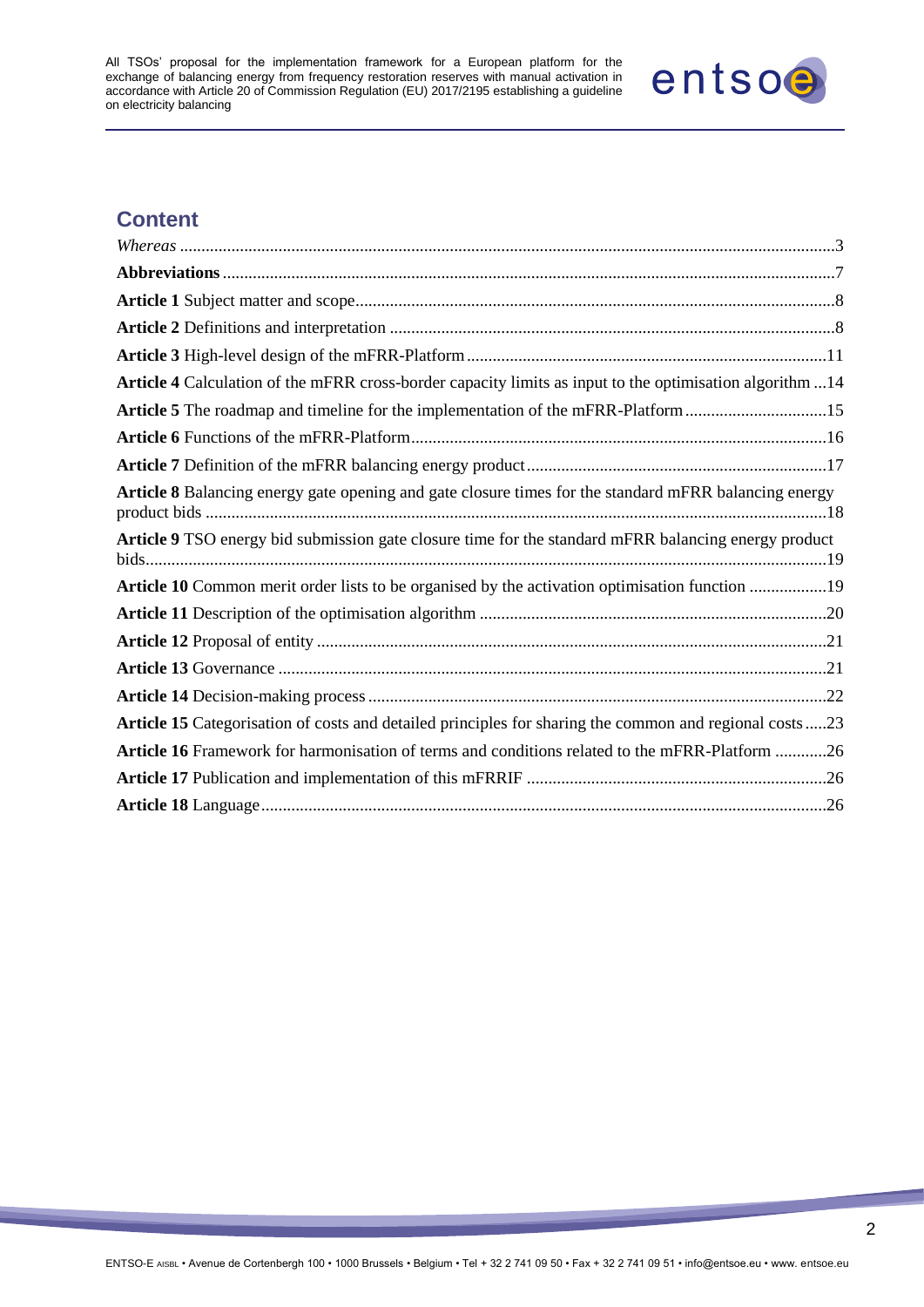

#### <span id="page-2-0"></span>**ALL TSOS, TAKING INTO ACCOUNT THE FOLLOWING:**

#### **Whereas**

- (1) This document is a common proposal developed by all Transmission System Operators (hereafter referred to as "TSOs") regarding the development of an implementation framework for a European platform for the exchange of balancing energy from frequency restoration reserves with manual activation (hereafter referred to as the "**mFRR-Platform**") pursuant to Article 20(1) of the Regulation (EC) 2017/2195 establishing a guideline on electricity balancing (hereafter referred to as the "**EBGL**"). This proposal is hereafter referred to as the "**mFRRIF**").
- (2) This mFRRIF takes into account the general principles, goals and other methodologies set in the EBGL, Regulation (EC) 2017/1485 establishing a guideline on electricity transmission system operation (hereafter referred to as the "**SOGL**"), the Regulation (EC) No 714/2009 of the European Parliament and of the Council of 13 July 2009 on conditions for access to the network for cross-border exchanges in electricity (hereafter referred to as "**Electricity Regulation**") as well as Regulation (EC) No 543/2013 of 14 June 2013 on submission and publication of data in electricity markets and amending Annex I to Regulation (EC) No 714/2009 of the European Parliament and of the Council (hereafter referred to as the "**Transparency Regulation**").
- (3) The goal of the EBGL is the integration of electricity balancing energy markets. The integration of balancing energy markets should be facilitated with the establishment of common European platforms for the exchange of balancing energy from frequency restoration reserves and replacement reserves, and for operating the imbalance netting process. To facilitate this goal, it is necessary to develop implementation frameworks for European platforms for balancing energy exchange from frequency restoration reserves with automatic and manual activation, replacement reserves and imbalance netting process. The Articles 20(1) and 20(2) of the EBGL constitute the legal basis for this proposal.
- (4) This mFRRIF lays down the design, functional requirements, governance and cost sharing of the mFRR-Platform, which shall be able to perform among others the activation optimisation function as described in the Article 20 of the EBGL. This mFRRIF takes note of the provisions listed in the recitals 5 to 8 of the EBGL.
- (5) Article 3(42) of the SOGL defines the frequency restoration process as a *process that aims at restoring frequency to the nominal frequency and, for synchronous areas consisting of more than one LFC area, a process that aims at restoring the power balance to the scheduled value*.
- (6) Article 145(5) of the SOGL requires that the mFRP shall be operated through instructions for manual FRR activation in order to fulfil the control target in accordance with Article 143(1) of the SOGL.
- (7) Article 145(3) of the SOGL specifies further, *if an LFC area consists of more than one monitoring area, all TSOs of the LFC area shall set out a process for the implementation of a mFRP in the LFC area operational agreement. Where an LFC block consists of more than one LFC area, all TSOs of the LFC areas shall set out a process for the implementation of an mFRP in the LFC block operational agreement*.
- (8) Article 20(1) of the EBGL defines the deadline for the submission of the mFRRIF: *by one year after entry into force of the EBGL, all TSOs shall develop a proposal for the implementation framework for the mFRR-Platform.* The requirement of this article is fulfilled by the date of submission of this mFRRIF to all NRAs.
- (9) Article 20(2) of the EBGL requires that *the mFRR-Platform, operated by TSOs or by means of an entity the TSOs would create themselves, shall be based on common governance principles and business*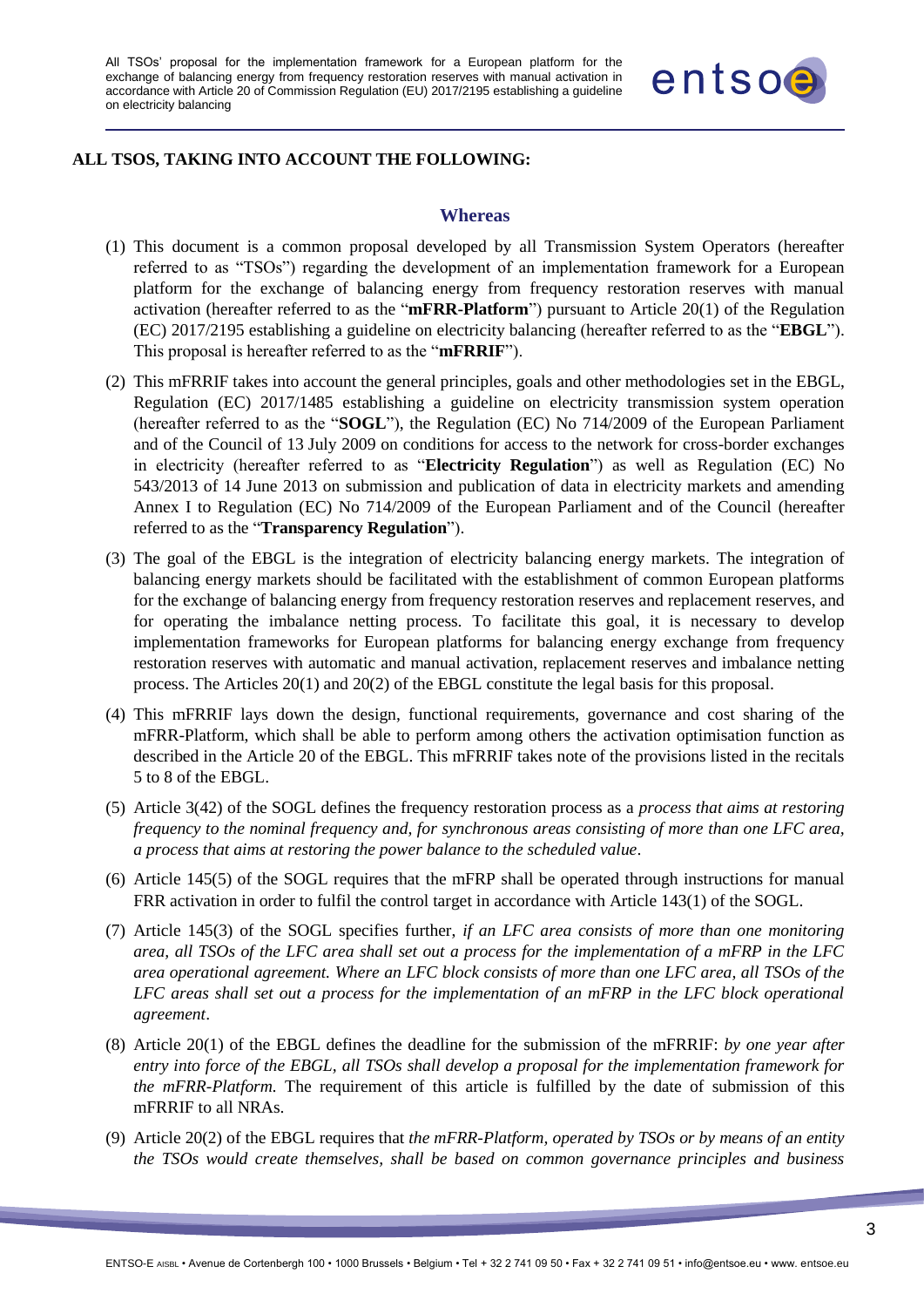

*processes and shall consist of at least the activation optimisation function and the TSO-TSO settlement function.* This mFRRIF fulfils these requirements by defining the common business processes of the TSO-TSO model in Article 3 of this mFRRIF as well as the activation optimisation function and the TSO-TSO settlement function in Article 6 of this mFRRIF. The common governance principles are set forth by Article 13 of this mFRRIF.

- (10) Article 20(2) of the EBGL states further that *this European platform shall apply a multilateral TSO-TSO model with common merit order lists to exchange all balancing energy bids from all standard products for mFRR, except for unavailable bids pursuant to Article 29(14).* These common merit order lists are defined in Article 10 of this mFRRIF and include only available bids. The possibility to mark bids as unavailable is defined in Article 9(2) of this mFRRIF.
- (11) Article 20(3) of the EBGL defines further specific requirements to the content of the mFRRIF.

*The proposal in paragraph 1 shall include at least:* 

- *(a) the high level design of the European platform;*
- *(b) the roadmap and timelines for the implementation of the European platform;*
- *(c) the definition of the functions required to operate the European platform;*

*(d) the proposed rules concerning the governance and operation of the European platform, based on the principle of non-discrimination and ensuring equitable treatment of all member TSOs and that no TSO benefits from unjustified economic advantages through the participation in the functions of the European platform;*

*(e) the proposed designation of the entity or entities that will perform the functions defined in the proposal. Where the TSOs propose to designate more than one entity, the proposal shall demonstrate and ensure:*

*(i) a coherent allocation of the functions to the entities operating the European platform. The proposal shall take full account of the need to coordinate the different functions allocated to the entities operating the European platform;*

*(ii) that the proposed setup of the European platform and allocation of functions ensures efficient and effective governance, operation and regulatory oversight of the European platform as well as, supports the objectives of this Regulation;*

*(iii) an effective coordination and decision-making process to resolve any conflicting positions between entities operating the European platform;*

*(f) the framework for harmonisation of the terms and conditions related to balancing set up pursuant to Article 18;*

*(g) the detailed principles for sharing the common costs, including the detailed categorisation of common costs, in accordance with Article 23;*

*(h) the balancing energy gate closure time for all standard products for frequency restoration reserves with manual activation in accordance with Article 24;*

*(i) the definition of standard products for balancing energy from frequency restoration reserves with manual activation in accordance with Article 25;*

*(j) the TSO energy bid submission gate closure time in accordance with Article 29(13);*

*(k) the common merit order lists to be organised by the common activation optimisation function pursuant to Article 31;*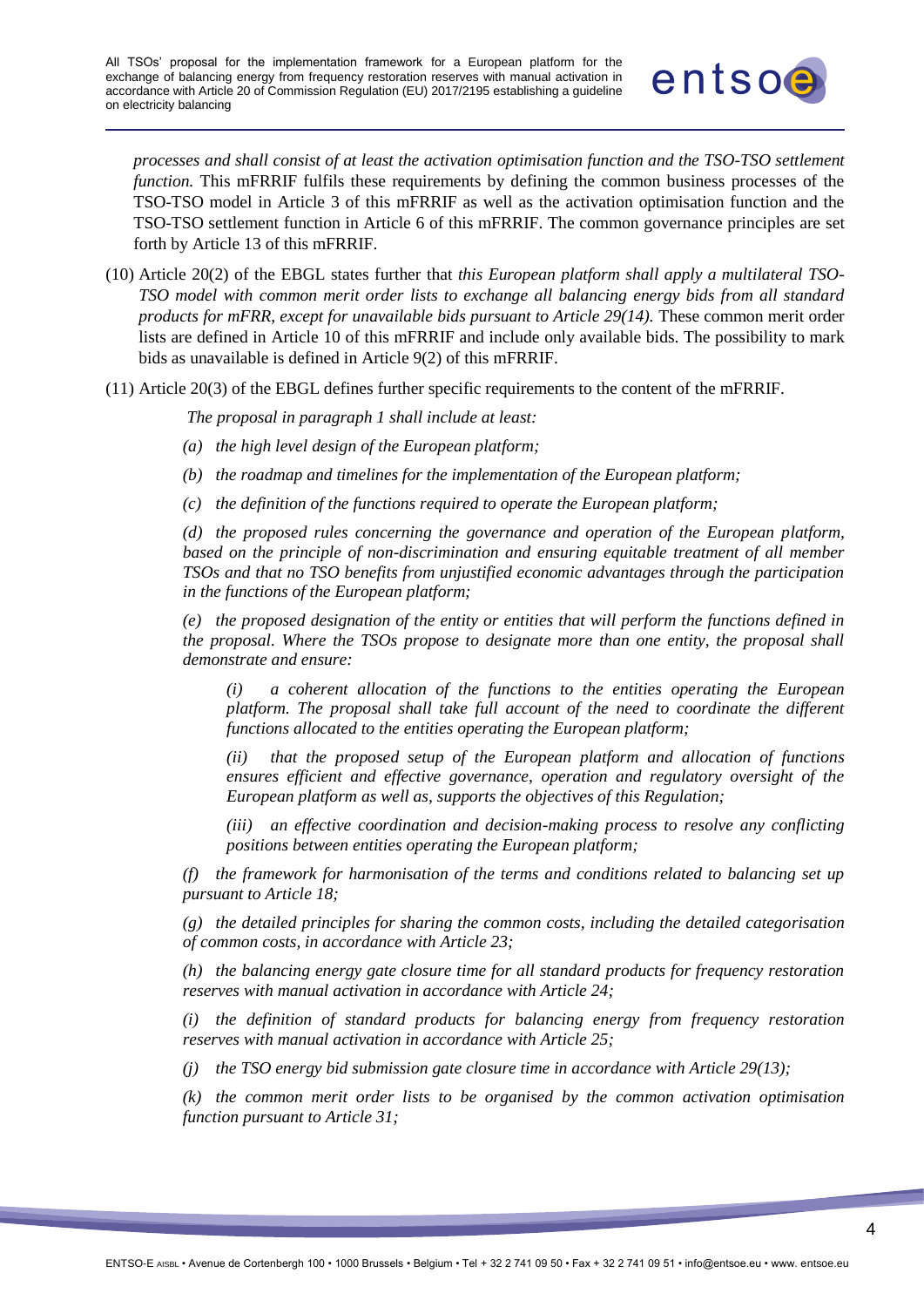

*(l) the description of the algorithm for the operation of the activation optimisation function for the balancing energy bids from all standard products for frequency restoration reserves with manual activation in accordance with Article 58."*

- (12) Article 3 of this mFRRIF sets the specific requirements for the proposal, addresses the requirement to apply the TSO-TSO model and defines the high-level design of the mFRR-Platform required by Article 20(3)(a) of the EBGL. The high-level design includes basic principles of the optimisation function including the constraints.
- (13) Article 4 of this mFRRIF defines specific requirements for the calculation of the mFRR cross-border capacity limits. The initial value for these limits is the remaining transmission capacity after the allocation to the intraday market. This value will be updated, which means reduced or increased, depending, among others, on the reserve replacement power interchange, where applicable. The TSOs propose to use net transfer capacity based approach. Once the methodology for cross-zonal capacity calculation within the balancing timeframe in accordance with Article 37(3) of the EBGL is developed, approved and implemented, the respective values shall serve as initial values. Moreover, the Article 4 of this mFRRIF may require an update if the methodology in accordance with Article 37(3) of the EBGL also has an impact on the updating process or introduces other changes to the proposed approach.
- (14) Article 20(3)(b) of the EBGL foresees a proposal for the roadmap and timeline for the implementation of the mFRR-Platform. The deadlines for making the mFRR-Platform operational are defined in Article 20(6) of the EBGL. Due to the fact that the countries have different starting points with respect to the terms and conditions related to balancing, Article 5 of this mFRRIF proposes an implementation project approach.
- (15) Article 20(3)(c) of the EBGL requires the definition of functions required to operate the mFRR-Platform. Article 6 of this mFRRIF fulfils this requirement by defining the activation optimisation function and the TSO-TSO settlement function. The activation optimisation function takes, among others, mFRR demands, the common merit order lists and mFRR cross-border capacity limits as input and determines the amount of manual frequency restoration power interchange between the LFC areas or bidding zones which will result in the activation of the cost efficient bids. The TSO-TSO settlement function implements the settlement of intended energy exchange between the TSOs.
- (16) Article 20(3)(d) of the EBGL requires the definition of rules for governance and operation of the mFRR-Platform. Articles 13 and 14 of this mFRRIF define the governance and the decision-making process. A steering committee shall make the decisions regarding the mFRR-Platform pursuant to Article 14(1)(a) and 14(2) of this mFRRIF, in accordance with the principles of the decision-making process based on Article 4 of the EBGL.
- (17) Article 20(3)(e) of the EBGL requires to propose the entity or entities which will operate the functions defined in accordance with Article 20(3)(c) of the EBGL. Article 12 of this mFRRIF proposes a single entity to operate both the activation optimisation and the TSO-TSO settlement function.
- $(18)$  Article  $20(3)(f)$  of the EBGL requires that the mFRRIF includes a framework for harmonisation of terms and conditions related to balancing. Article 16 of this mFRRIF proposes a process to identify and consult harmonisation options.
- $(19)$  Article  $20(3)(g)$  of the EBGL requires detailed principles for sharing the common costs including the detailed categorisation of common costs. Article 15 of this mFRRIF provides these principles and categorisation.
- (20) Article 20(3)(h) of the EBGL requires that the mFRRIF includes the balancing energy gate closure time for all standard products for frequency restoration reserves with manual activation and Article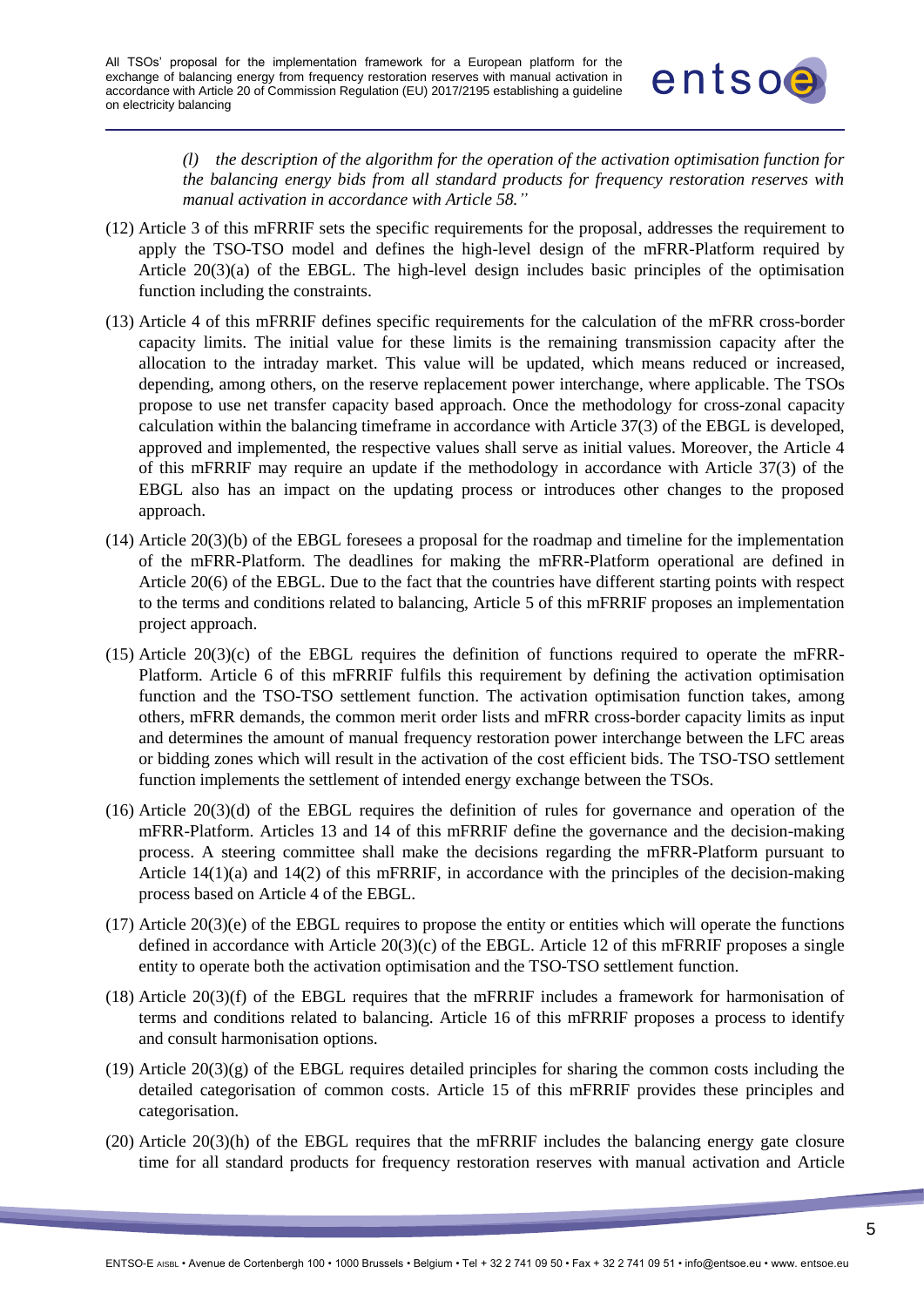

20(3)(j) of the EBGL requires that mFRRIF includes the TSO energy bid submission gate closure time. The respective gate closure times are defined in Articles 8 and 9 of this mFRRIF. The gate closure times also apply to specific products converted into standard mFRR balancing energy products according to Article  $26(1)(d)$  of the EBGL. For avoidance of doubt, the gate closure times do not apply for specific products which are activated only locally.

- (21) Article 20(3)(i) of the EBGL requires the definition of standard products for balancing energy from mFRR in accordance with Article 25 of the EBGL. Article 7 of this mFRRIF defines all characteristics of a standard product for mFRR in accordance with Article 25(5) of the EBGL as well as several variable characteristics of a standard product for mFRR which shall be determined during the prequalification or when submitting the standard product bid in accordance with Article 25(4) of the EBGL. Article 7 further clarifies the possible specifications of the characteristics of the mFRR standard product to be defined in terms and conditions for BSPs.
- $(22)$  Article  $20(3)(k)$  of the EBGL requires that this mFRRIF includes the common merit order lists to be organised by the activation optimisation function pursuant to Article 31 of the EBGL. Article 10 of this mFRRIF provides this description.
- (23) Article 20(3)(l) of the EBGL requires a description of the algorithm for the operation of the activation optimisation function for the balancing energy bids from mFRR in accordance with Article 58 of the EBGL. Article 11 of this mFRRIF provides this description including the objective functions and the constraints. All TSOs consider that the proposed algorithm in Article 11 of this mFRRIF is the choice that best ensures the successful implementation of the algorithm and the activation optimisation function for the making the mFRR-Platform operational considering the nature and the level of complexity of the optimisation algorithm.
- (24) All TSOs shall aim at taking explicitly into account the agreements for sharing of reserves as input into the optimisation algorithm at least through the determination of TSO mFRR demands the participating TSOs submit to the mFRR-Platform, in order to give a priority access to the shared volumes for the TSOs that are parties to the agreement. In case the possibility to request more than the volume of submitted bids pursuant to Article 9(3) of this mFRRIF would be removed from this mFRRIF, all TSOs shall take into account the reserve sharing agreements in the optimisation algorithm in order to comply with Article 29(12)(c) of the EBGL
- (25) All TSOs shall aim at explicitly taking into account the cross-zonal capacity that has been allocated for the exchange of balancing capacity or sharing of reserves according to Article 38(1) of the EBGL into the optimisation algorithm in order to give a priority access to the allocated cross-zonal capacity to the TSOs that have allocated this cross-zonal capacity.
- (26) The mFRRIF fulfils the objectives stated in Article 3 of the EBGL as follows:
	- (a) The mFRRIF fulfils the requirements of Article 20 of the EBGL.
	- (b) The mFRRIF contributes to the efficiency, competition and integration of balancing markets by defining a standard mFRR balancing energy product including the respective bid parameters, establishing common merit order lists and ensuring that the available cross zonal capacity shall be used by an optimization algorithm with the goal to activate the most cost efficient standard mFRR balancing energy product bids to cover the mFRR demand.
	- (c) The mFRRIF is non-discriminatory as it applies the same rules for all TSOs and BSPs. In particular, the standard mFRR balancing energy product does not differ between technologies.
	- (d) The mFRRIF contributes to operational security and considers the agreed European standards and technical specification by fulfilling the SOGL and its supporting documents.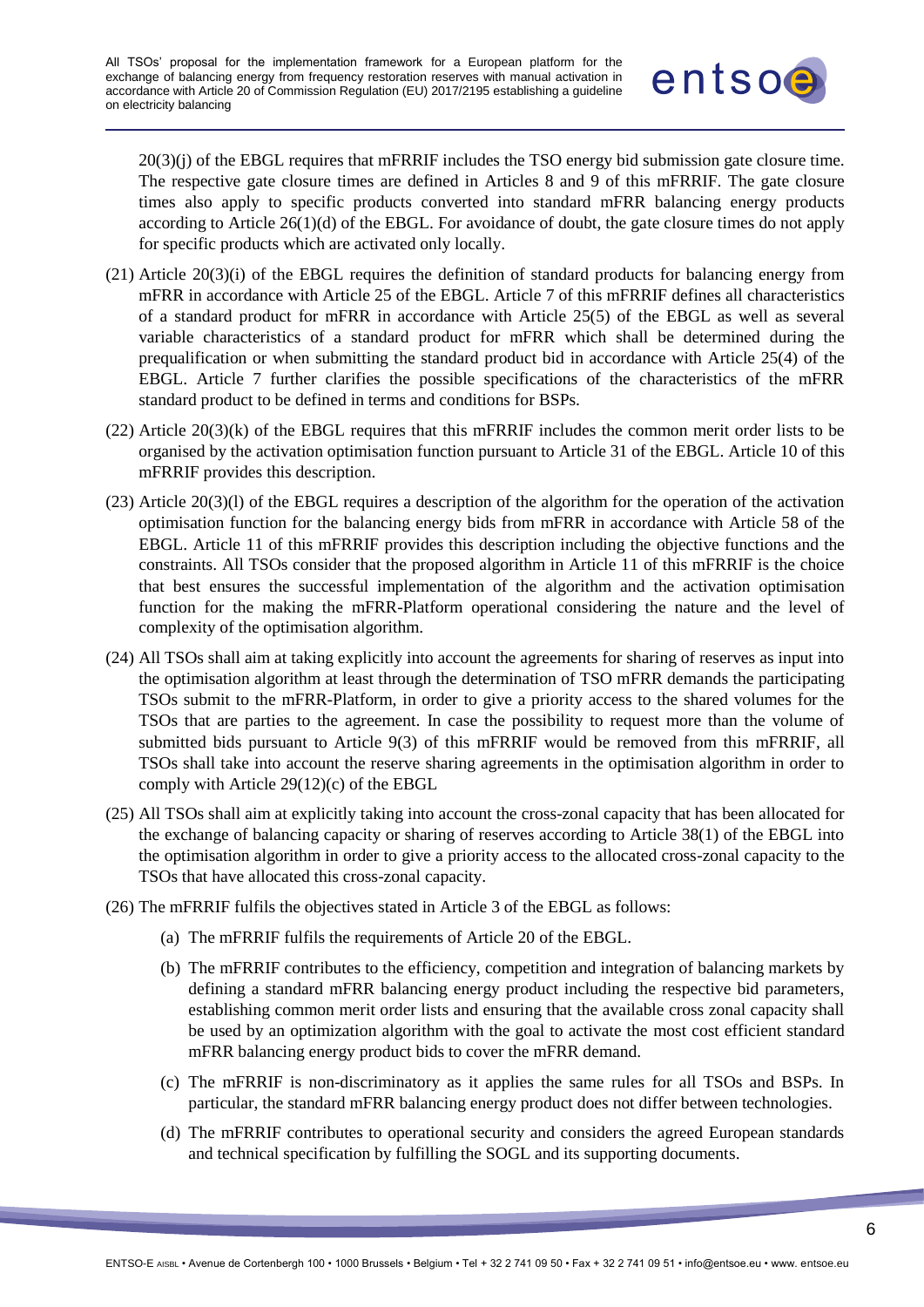

#### **Abbreviations**

<span id="page-6-0"></span>The list of abbreviations used in this mFRRIF is following:

- BSP: balancing service provider
- CZC: cross-zonal capacity
- EBGL: guideline on electricity balancing
- ENTSO-E: European Network of Transmission System Operators for Electricity
- EU: European Union
- FRR: frequency restoration reserves
- HVDC: high-voltage direct current
- LFC: load-frequency control
- MARI: Manually Activated Reserves Initiative
- mFRR: frequency restoration reserves with manual activation
- mFRRIF: implementation framework for a European platform for the exchange of balancing energy from frequency restoration reserves with manual activation
- mFRR-Platform: European platform for the exchange of balancing energy from frequency restoration reserves with manual activation
- mFRP: frequency restoration process for the exchange of balancing energy from mFRR
- SOGL: guideline on electricity transmission system operation
- TSO: transmission system operator

# **SUBMIT THE FOLLOWING mFRRIF TO ALL REGULATORY AUTHORITIES:**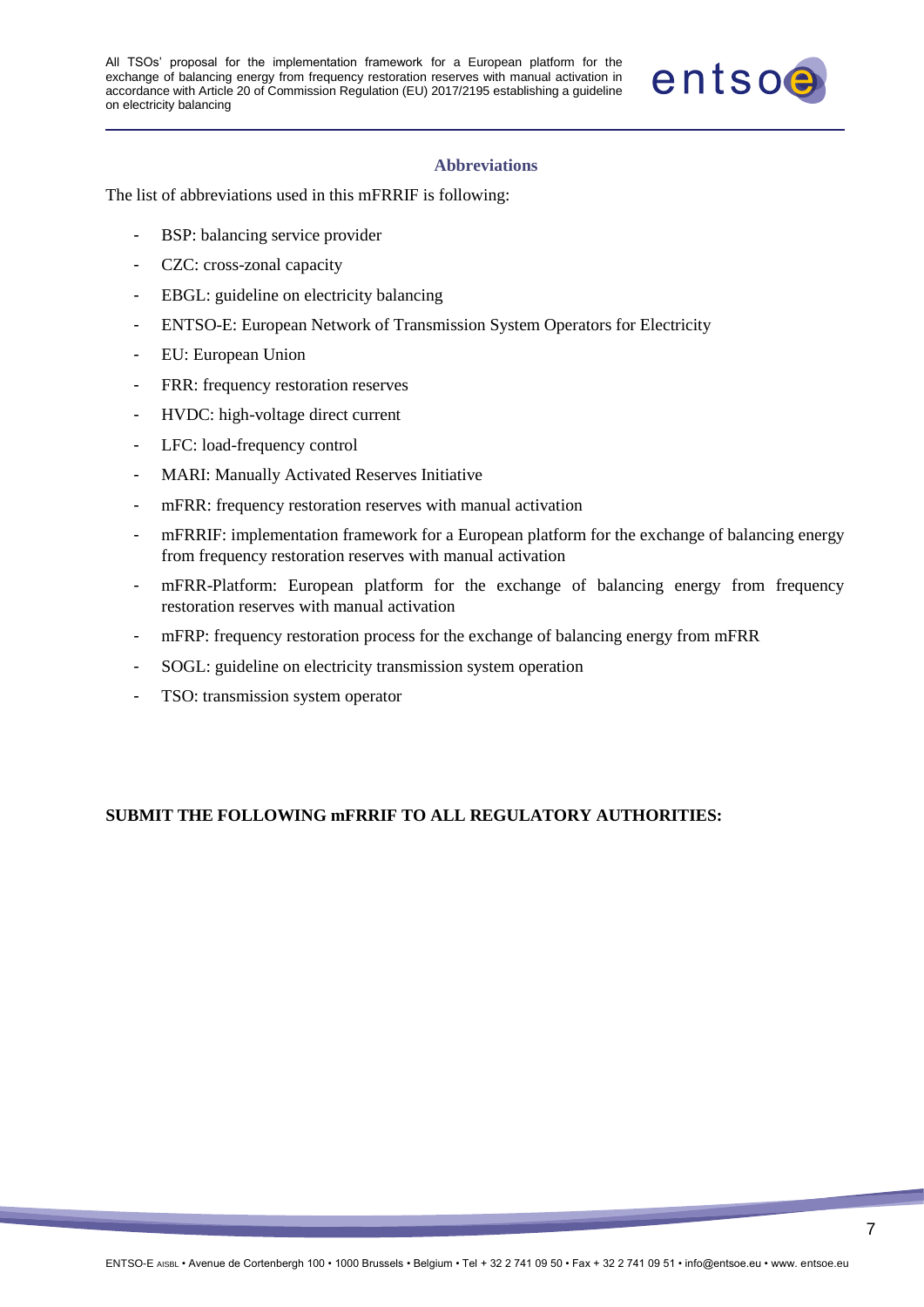

# **Article 1 Subject matter and scope**

- <span id="page-7-0"></span> $(1)$ This mFRRIF is the common proposal of all TSOs in accordance with Article 20(1) of the EBGL.
- $(2)$ The implementation, operation and usage of the mFRR-Platform is mandatory for all TSOs. Where an LFC area consists of more than one monitoring area, only the TSO appointed in the LFC area operational agreement as responsible for the implementation and operation of the mFRP according to Article 143(4) of the SOGL shall use the mFRR-Platform. For avoidance of doubt, all TSOs shall become participating TSOs, except where an LFC area consists of more than one monitoring area, in which case only the appointed TSO shall become a participating TSO.
- This proposal applies solely for the exchange of standard balancing energy products from mFRR.  $(3)$ The European platforms for imbalance netting process, exchange of balancing energy from frequency restoration reserves with automatic activation and exchange of balancing energy from replacement reserves are out of the scope of this mFRRIF.
- The proposal for classification methodology for the activation purposes of balancing energy bids  $(4)$ pursuant to Article 29 of the EBGL is out of the scope of this mFRRIF and will be treated in a separate document.
- $(5)$ The proposal for a methodology for pricing balancing energy that results from the activation of balancing energy bids and cross-zonal capacity used for the exchange of balancing energy or for operating the imbalance netting process pursuant to Article 30 of the EBGL is out of the scope of this mFRRIF and will be treated in a separate document.
- The proposal for common TSO-TSO settlement rules applicable to the mFRR-Platform pursuant to  $(6)$ Article 50 of the EBGL is out of the scope of this mFRRIF and will be treated in a separate document.

# **Article 2 Definitions and interpretation**

- <span id="page-7-1"></span> $(1)$ For the purposes of this mFRRIF, the terms used shall have the meaning given to them in Article 2 of the Electricity Regulation, Article 2 of the Transparency Regulation, Article 3 of the SOGL and Article 2 of the EBGL.
- In addition, in this mFRRIF the following terms shall apply:  $(2)$ 
	- 'availability status' means the condition of a bid being available or unavailable for cross-border activation;
	- 'available standard mFRR balancing energy product bid' means a standard mFRR balancing energy product bid which was received by the connecting TSO and not marked as unavailable;
	- 'balancing market time unit' means the longer of the two imbalance settlement periods on either side of an mFRR balancing border, except for where at least one of the two imbalance settlement periods are longer than 15 minutes, in which case the balancing market time unit means 15 minutes, starting right after 00:00 CET. The balancing market time units shall be consecutive and not overlapping;
	- 'bidding zone border' means a set of physical transmission lines linking adjacent bidding zones;
	- 'direct activatable bid' means a standard mFRR balancing energy product bid that can be activated at any point of time following the point of scheduled activation of the quarter hour for which the bid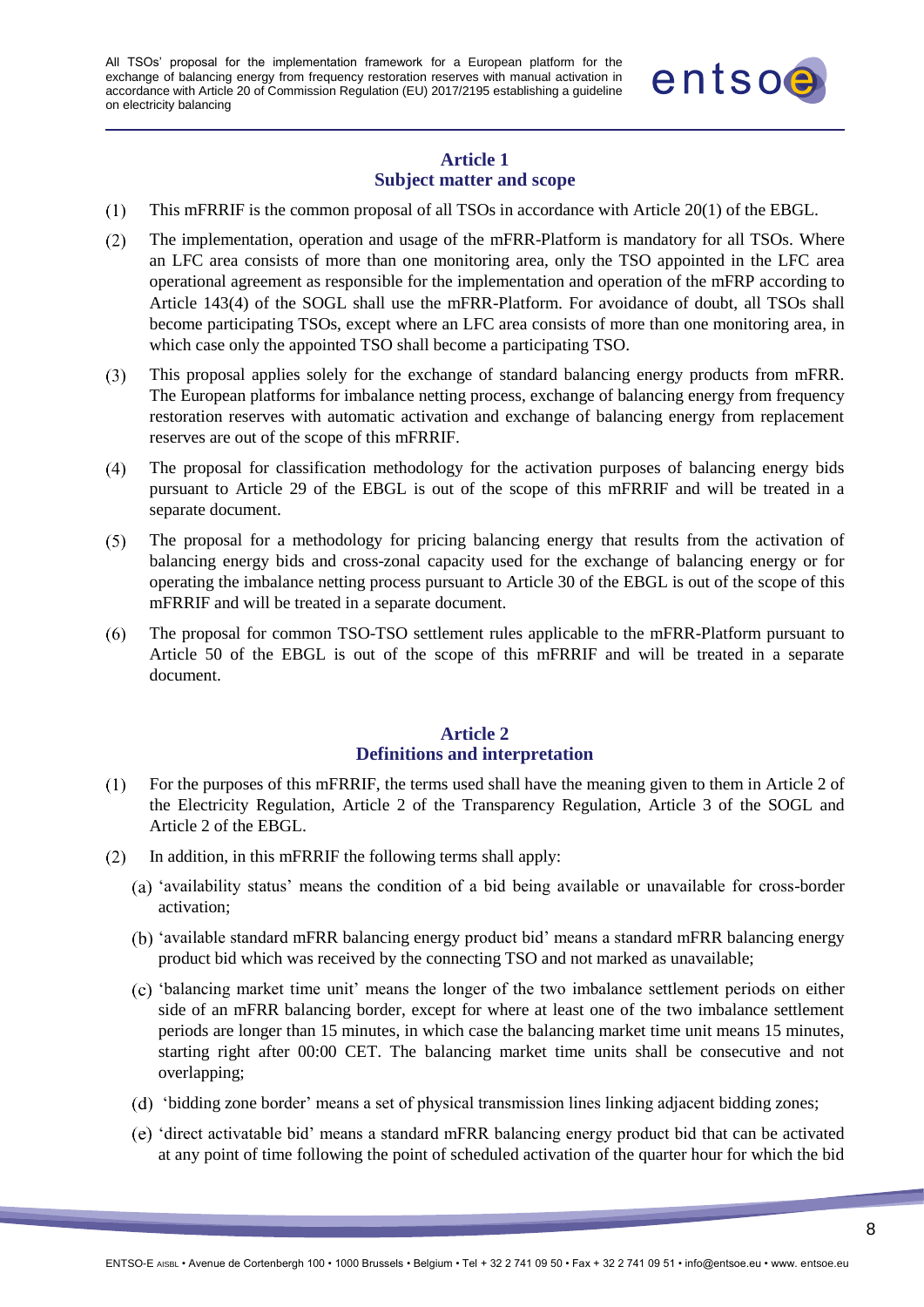

is submitted and until the point of scheduled activation of the subsequent quarter hour. Every direct activatable bid is scheduled activatable bid as well, while no scheduled activatable bid is direct activatable bid;

- 'divisible bid' means a standard mFRR balancing energy product bid, which can be activated partially in terms of power activation according to the bid activation granularity pursuant to Article 6(5) of this mFRRIF;
- $(g)$  'economic linking' means links between bids with the purpose of economic optimization, allowing BSPs to offer more flexibility, to reflect efficiently their underlying cost structure in their offered bids, and to maximize the opportunity of being activated;
- 'economic surplus' means in the context of activation optimisation function, the total surplus of the participating TSOs that is obtained from satisfying their mFRR demand submitted to the mFRR-Platform and the total surplus of balancing service providers ("**BSPs**") resulting from the activation of their associated submitted standard mFRR balancing energy product bids. The curve consisting of the positive TSO mFRR demand and the downward BSP standard mFRR balancing energy product bids submitted to the mFRR-Platform constitutes the consumer curve, and therefore indicates the maximum price consumers (TSOs and BSPs) are willing to pay for consuming mFRR balancing energy. On the other hand, the curve consisting of the negative TSO mFRR demand and the upward BSP standard mFRR balancing energy product bids submitted to the mFRR-Platform constitutes the producer curve, and therefore shows the minimum price they are willing to receive for supplying mFRR balancing energy. Economic surplus is the total benefit from the mFRR balancing energy transaction, and therefore is made up of the area corresponding to the sum of the consumer and the producer surpluses;
- 'elastic mFRR demand' is a TSO demand for activation of standard mFRR balancing energy product bid of which the satisfaction depends on the price of standard mFRR balancing energy product bids. A TSO can submit an elastic mFRR demand in a positive or a negative direction with the price it is willing to pay or receive for the activation of standard mFRR balancing energy product bid;
- 'exclusive group orders' is a type of economic linking. Exclusive group orders means that only one specific bid can be accepted from the list of bids part of the exclusive group orders;
- 'expert group' means the body composed of nominated experts of all member TSOs of the mFRR-Platform;
- 'granularity' means the smallest increment in volume of a standard mFRR balancing energy product bid;
- 'implementation of the mFRR-Platform' means implementing all necessary IT systems in order to operate the exchange of balancing energy from mFRR.
- 'indivisible bid' means a standard mFRR balancing energy product bid, which cannot be activated partially in terms of power activation according to the bid activation granularity pursuant to Article 7(2) of this mFRRIF. Therefore, the volume of an indivisible bid is always activated altogether;
- 'inelastic mFRR demand' is a TSO demand for activation of standard mFRR balancing energy product bid, which needs to be satisfied irrespective of the price of the activation of standard mFRR balancing energy product;
- 'MARI' means "Manually Activated Reserves Initiative" and is the implementation project that shall evolve into the mFRR-Platform in accordance with Article 5(2) of this mFRRIF.;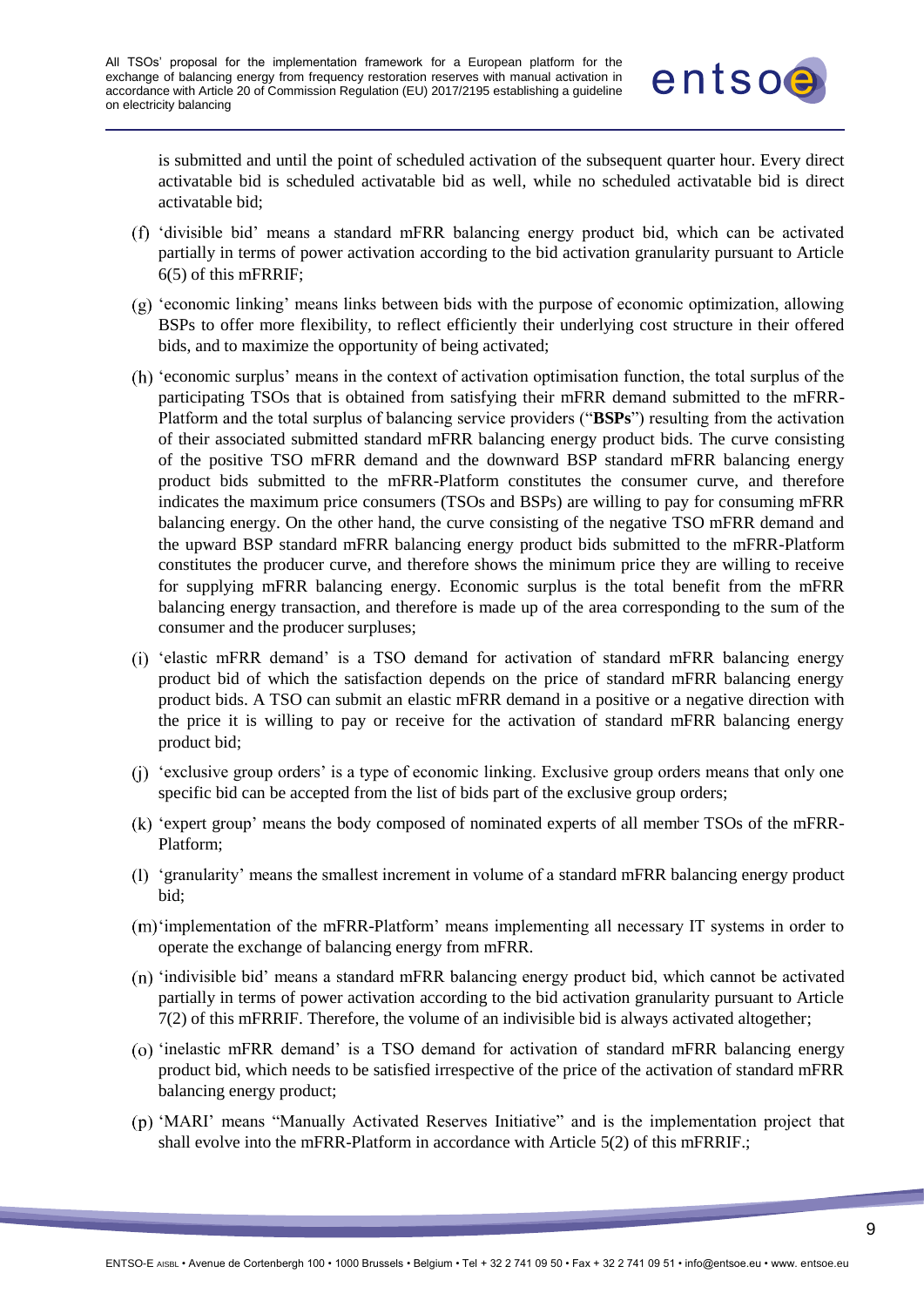

- (q) 'member TSO' means any TSO who has joined the mFRR-Platform, including TSOs from multi-TSO LFC areas that are not appointed via their LFC area operational agreement to be responsible for implementing and operating the mFRP pursuant to Part IV of the SOGL, and in particular Articles 141 and 143;
- 'mFRR balancing border' means a set of physical transmission lines linking adjacent bidding zones, where an LFC area consists of more than one bidding zone, or LFC areas of participating TSOs. The optimisation algorithm calculates the cross-border manual frequency restoration power interchange for each mFRR balancing border. For the purposes of the optimisation, each mFRR balancing border has a mathematically defined negative and positive direction for the manual frequency restoration power interchange;
- 'mFRR cross-border capacity limits' means the limits for the manual frequency restoration power interchange in import or positive direction and export or negative direction for a mFRR balancing border or a set of mFRR balancing borders and serving as constraints for the optimisation algorithm;
- 'mFRR demand' means a TSO demand for activation of standard mFRR balancing energy product bids. The sign convention for mFRR demand is: negative value where the LFC area or bidding zone is in power surplus and indicates that downward mFRR bids need to be activated; and positive value where the LFC area or bidding zone is in power deficit and indicates that upward mFRR bids need to be activated;
- 'parent-child linking' is a type of economic linking. Parent-child linking means a bid (the child) that can only be activated if another specific bid (the parent) is activated as well, not vice-versa;
- $(v)$  'participating TSO' means any member TSO using the mFRR-Platform in order to exchange standard mFRR balancing energy products. By thirty months after the approval of this mFRRIF, all member TSOs shall be participating TSOs, except TSOs from multi-TSO LFC areas that are not appointed via their LFC area operational agreement to be responsible for implementing and operating the mFRP pursuant to Part IV of the SOGL, and in particular Articles 141 and 143. This is without prejudice to derogation in accordance with Article 62(2)(a) of the EBGL;
- 'point of scheduled activation' means the point in time from which full activation time is measured for the scheduled activation and is 7.5 minutes before beginning of the quarter hour for which the BSPs place the respective standard mFRR balancing energy product bid. The BSP receives activation request 12.5 minutes before expected full activation;
- $(x)$  'scheduled activatable bid' means a standard mFRR balancing energy product bid that can only be activated at one specific point in time, i.e. the point of scheduled activation, with respect to the period of time for which the balancing energy bid is submitted;
- 'standard mFRR balancing energy product' means the standard product for balancing energy from mFRR;
- 'standard mFRR balancing energy product bid' means the balancing energy bid for a standard mFRR balancing energy product;
- (aa) steering committee' means the decision-making body of the mFRR-Platform consisting of nominated representatives from all member TSOs and the superior body of the expert group;
- (bb)'technical linking' means links between bids in consecutive quarter hours or in the same quarter hour, needed to avoid the underlying asset performs unfeasible activations;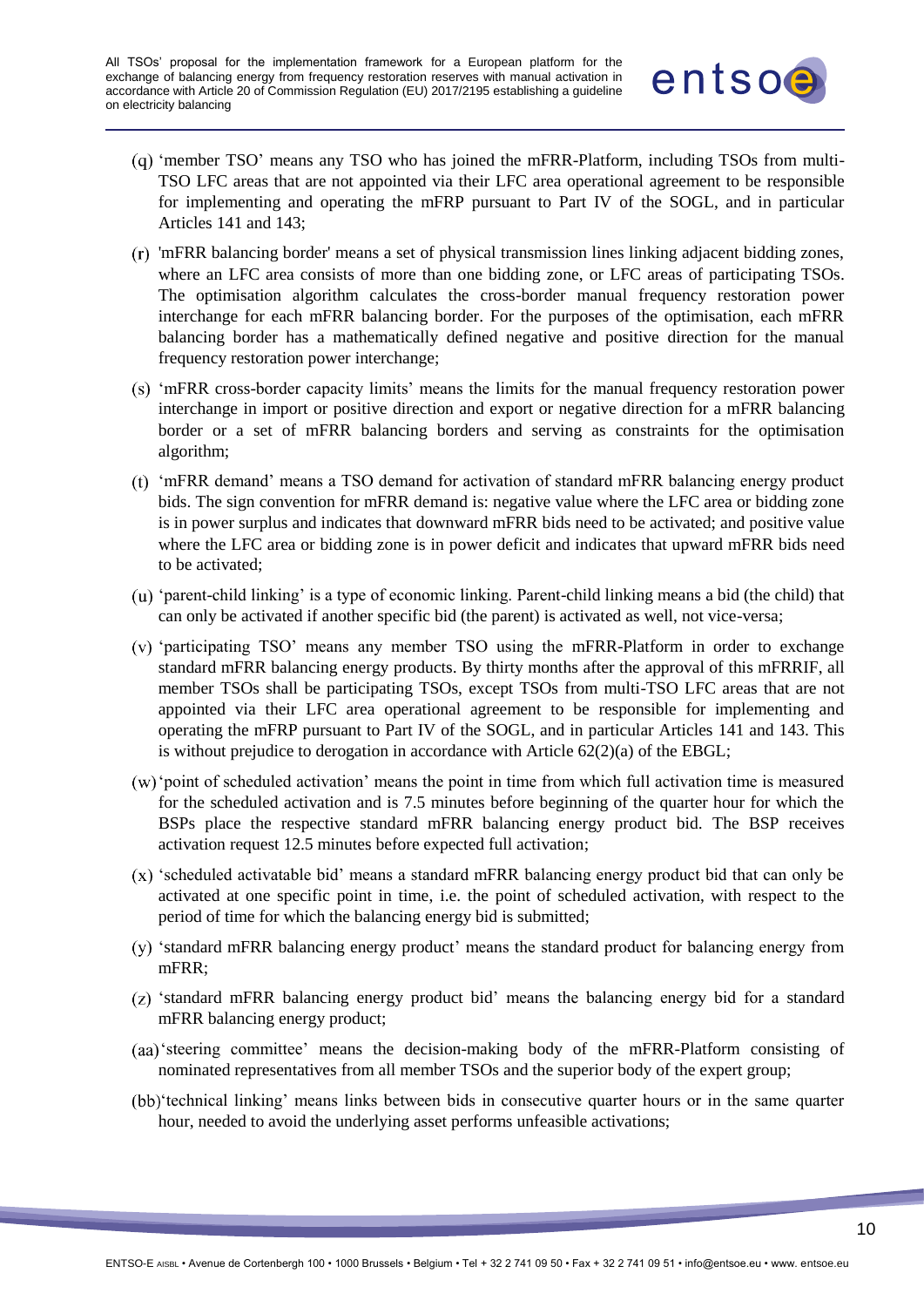

- (cc) 'usage of the mFRR-Platform' means exchanging mFRR energy between two or more LFC areas or bidding zones via the mFRR-Platform in order to operate the frequency restoration process for the exchange of balancing energy from mFRR, where the activation of balancing energy from mFRR follows the principle of a common merit order.
- In this mFRRIF, unless the context requires otherwise:
	- $(a)$  the singular indicates the plural and vice versa;
	- (b) the table of contents and headings are inserted for convenience only and do not affect the interpretation of this mFRRIF;
	- any reference to legislation, regulations, directives, orders, instruments, codes or any other enactment shall include any modification, extension or re-enactment of it when in force;
	- any reference to an Article without an indication of the document shall mean a reference to this mFRRIF.

#### **Article 3 High-level design of the mFRR-Platform**

- <span id="page-10-0"></span>The mFRR-Platform shall establish a cross-border mFRR activation process in accordance with  $(1)$ Article 147 and Article 149 of the SOGL.
- $(2)$ The mFRR-Platform includes all LFC areas or bidding zones of the participating TSOs according to Article 147 of the SOGL and the mFRR balancing borders.
- $(3)$ The mFRR-Platform shall consist of the activation optimisation function and the TSO-TSO settlement function.
- $(4)$ A TSO may use elastic mFRR demand when following conditions are met:
	- (a) the elastic mFRR demand can be only submitted for scheduled auction. Demand for direct activation shall be always inelastic.
	- (b) the high-level principles for applying elastic mFRR demand shall be communicated to the relevant regulatory authorities.
	- $t$  (c) the elastic mFRR demand shall not be used in such a way that it imposes a cap on balancing energy prices permanently.
- $(5)$ The inputs to the activation optimisation function of the mFRR-Platform shall be:
	- (a) the mFRR demand of every LFC area or bidding zone, in case a LFC area consists of more than one bidding zone, of each participating TSO. Where a common mFRR demand is estimated for all LFC areas of an LFC block, the participating TSO responsible for the estimation of mFRR demand shall send the mFRR demand for the LFC block. The mFRR-Platform shall optimise the activation of standard mFRR balancing energy product bids located in all LFC areas of this LFC block;
	- (b) the mFRR cross-border capacity limits for the concerned mFRR balancing borders being continuously reported to the mFRR-Platform;
	- $\epsilon$ ) the list of standard mFRR balancing energy product bids for the LFC area or bidding zone, in case an LFC area consists of more than one bidding zone, of each participating TSO, which shall include all standard mFRR balancing energy product bids from each bidding zone which belongs to the LFC area of the submitting TSO;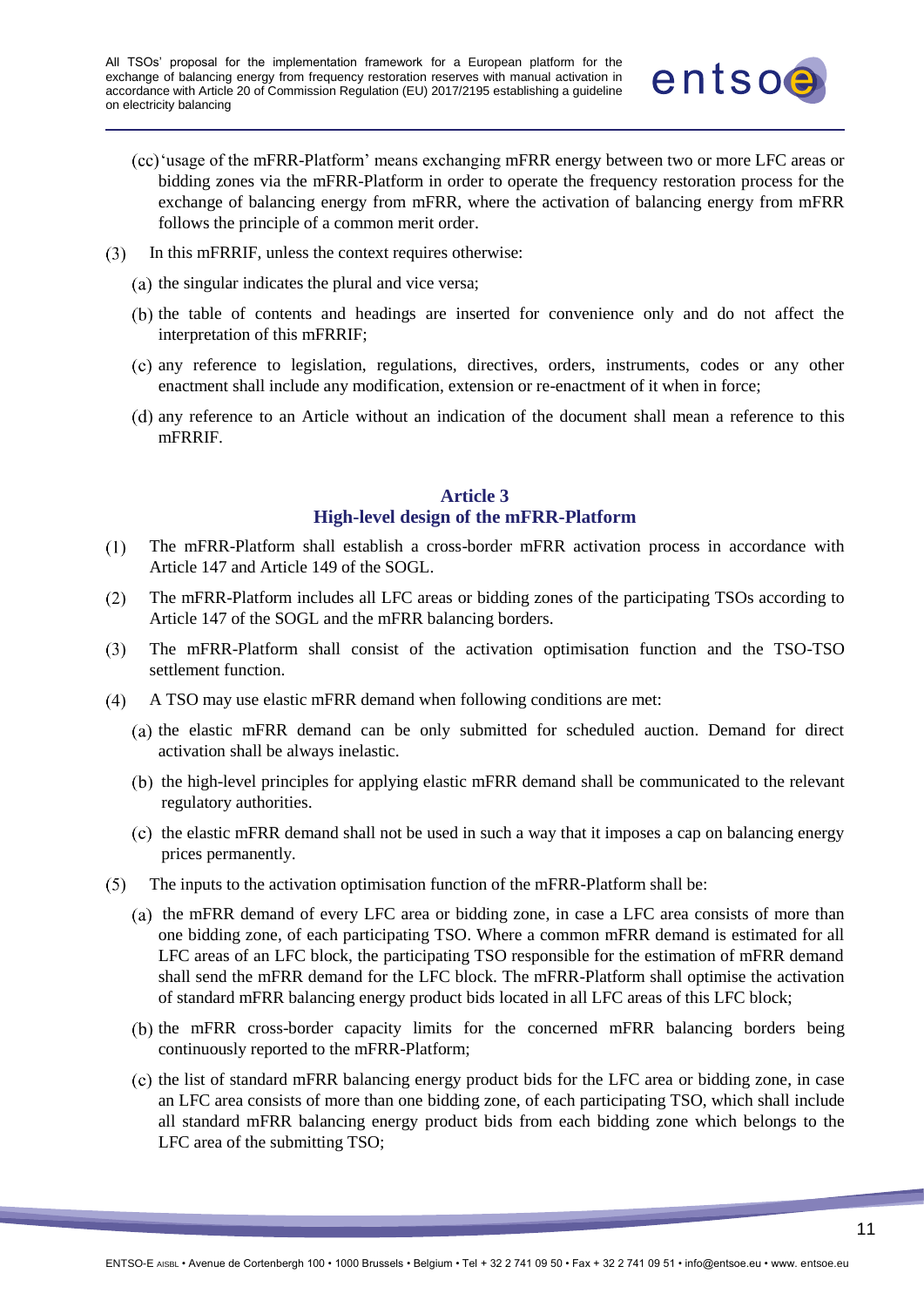

- (d) the availability status of mFRR balancing energy product bids that become available or unavailable after the TSO energy bid submission gate closure time according to Article 9(2) of this mFRRIF;
- the operational security constraints provided by the participating TSOs or affected TSOs in accordance with Article 150 of the SOGL, where applicable;
- where applicable, requests for system constraint purpose submitted by the participating TSO(s) in accordance with the proposal pursuant Article 29(3) of the EBGL;
- $(g)$  other inputs of the activation optimisation function can be information that ensures safe and correct communication, the stability of the IT system, monitoring of the working of the systems and publication.
- Participating TSOs applying a central dispatching model, pursuant to Article 27 of the EBGL, shall  $(6)$ convert integrated scheduling process bids received from BSPs into standard mFRR balancing energy product bids and then submit the standard mFRR balancing energy product bids to the mFRR-Platform.
- $(7)$ The activation optimisation function shall merge the lists of standard mFRR balancing energy product bids for each LFC area or bidding zone of each participating TSO, provided in accordance with Article 10 of this mFRRIF, creating common merit order lists.
- $(8)$ The mFRR cross-border capacity limits shall be determined in accordance with Article 4 of this mFRRIF.
- $(9)$ The outputs of the activation optimisation function shall be:
	- (a) the manual frequency restoration power interchange on the mFRR balancing borders as defined in the Article 147 of the SOGL;
	- (b) the volume of activation of balancing energy from standard mFRR balancing energy products;
	- (c) the volume of satisfied mFRR balancing energy demand;
	- (d) the net position of each bidding zone or LFC area resulting from the mFRR-Platform;
	- (e) the prices for mFRR balancing energy determined using the methodology proposed in accordance with Article 30(1) of the EBGL;
	- (f) the prices for cross-zonal capacity used for the exchange of standard mFRR balancing energy products determined using the methodology proposed in accordance with Article 30(3) of the EBGL;
	- (g) other outputs of the activation optimisation function can be information that ensures safe and correct communication, the stability of the IT system, monitoring of the working of the systems and data relevant for the calculation of the performance indicators in accordance with Article 59(4) of the EBGL.
- The design of the mFRR-Platform shall ensure that each participating TSO shall have access at all times to the volume of the submitted bids if required by the TSO. Each participating TSO shall specify that a bid was made unavailable for this reason when declaring a bid as unavailable pursuant to Article 29(14) of the EBGL and publish this along with the information on whether the bid was declared as unavailable in accordance with Article  $12(3)(b)(v)$  of the EBGL in order to ensure transparency.
- Each participating TSO may request the activation of a higher volume of standard mFRR balancing energy product bids from the common merit order lists than the total volume of balancing energy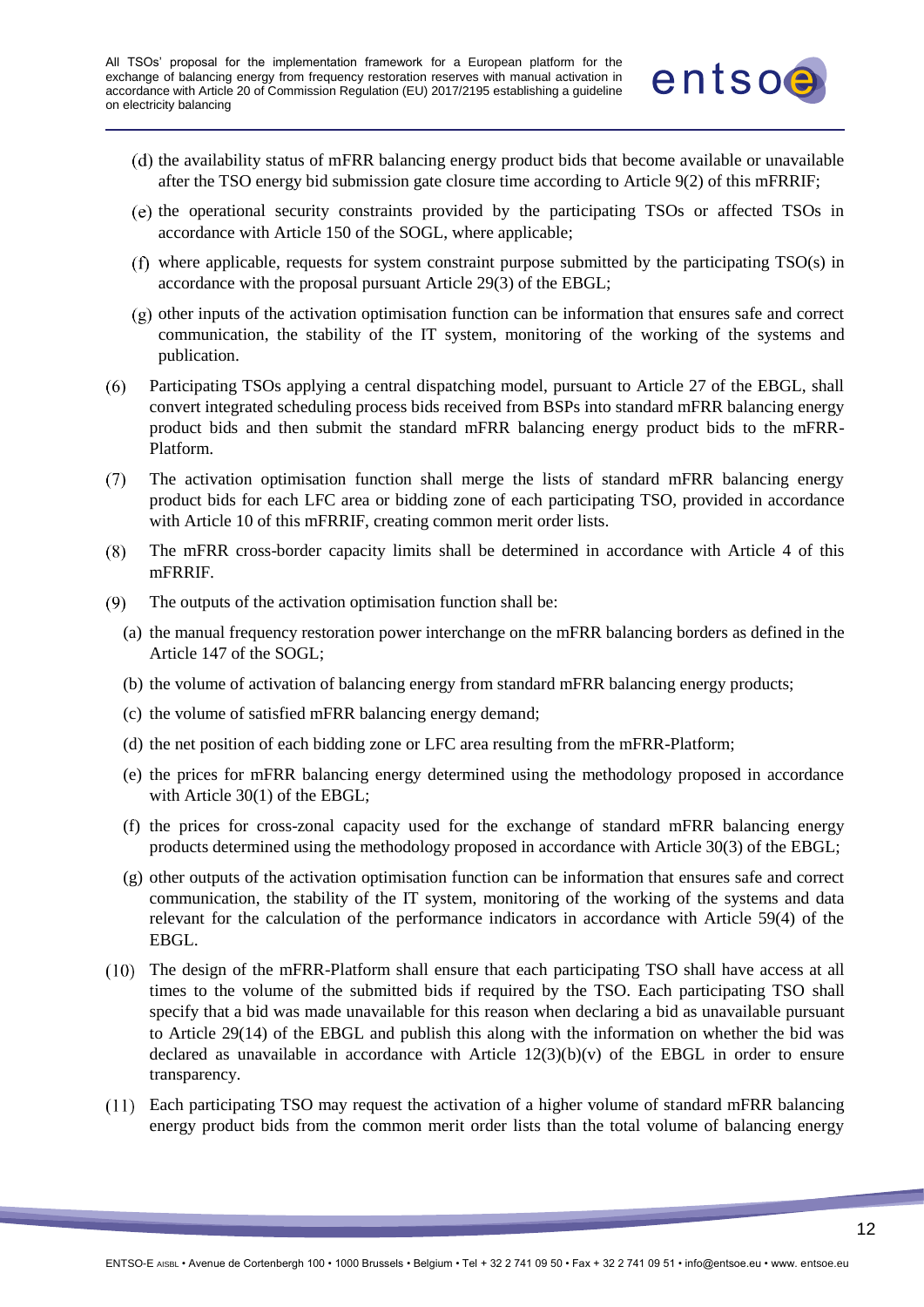

submitted by this TSO to the mFRR-Platform, in accordance with Article 29(13) of the EBGL and considering the process responsibility structure as described in Article 11(3) of this mFRRIF.

- $(12)$  The inputs to the TSO-TSO settlement function shall be:
	- $\theta$  (a) the manual frequency restoration power interchange on the mFRR balancing borders in accordance with Article 3(9)(a) of this mFRRIF:
	- (b) the prices required by the proposal for common settlement rules in accordance with Article  $50(1)$  of the EBGL and provided by the activation optimisation function in accordance with Article 3(9)(e) and 3(9)(f) of this mFRRIF;
	- other inputs of the TSO-TSO settlement function can be information that ensures robust and correct settlement process and financial data for invoicing.
- The TSO-TSO settlement function shall determine the outputs using the methodology proposed in accordance with Article 50(1) of the EBGL. The outputs of the TSO-TSO settlement function shall be:
	- (a) the intended exchange of mFRR balancing energy for settlement for each participating TSO per TSO-TSO settlement period;
	- (b) the settlement prices for the intended exchange of mFRR balancing energy as result of mFRP for each participating TSO per TSO-TSO settlement period;
	- $\alpha$  (c) the calculation and distribution of financial amounts resulting from balancing energy price differences between the LFC areas or bidding zones;
	- other outputs of the TSO-TSO settlement function can be information that ensures safe and correct communication, the stability of the IT system, monitoring of the working of the systems and data relevant for the calculation of the performance indicators in accordance with Article 59(4) of the EBGL.
- (14) The mFRR-Platform shall implement:
	- (a) the pricing methodology defined by the proposal submitted in accordance with Article 30 of the EBGL;
	- (b) the activation purpose methodology in accordance with Article 29 of the EBGL;
	- (c) the common settlement rules proposed in accordance with Article 50 of the EBGL.
- Each participating TSO shall implement and carry out the procedures for the settlement of intended exchange of energy from the cross-border mFRP in a proper and timely manner.
- The mFRR-Platform shall be implemented via a TSO-TSO model, which means in particular:
	- (a) the mFRR demand is calculated by each TSO for its LFC area(s) or its bidding zone(s) in accordance with Article 143 and Article 145 of the SOGL, without prejudice to Article 4(a) of this mFRRIF
	- (b) The connecting TSO is responsible for prequalification, TSO-BSP settlement, monitoring and other obligations related to procurement or activation of standard mFRR balancing energy product bids in accordance with the EBGL and the SOGL.
- All TSOs may develop a proposal for modification of the mFRR-Platform in accordance with Article 20(5) of the EBGL. Stakeholders shall be consulted in accordance with Article 5(5) of this mFRRIF.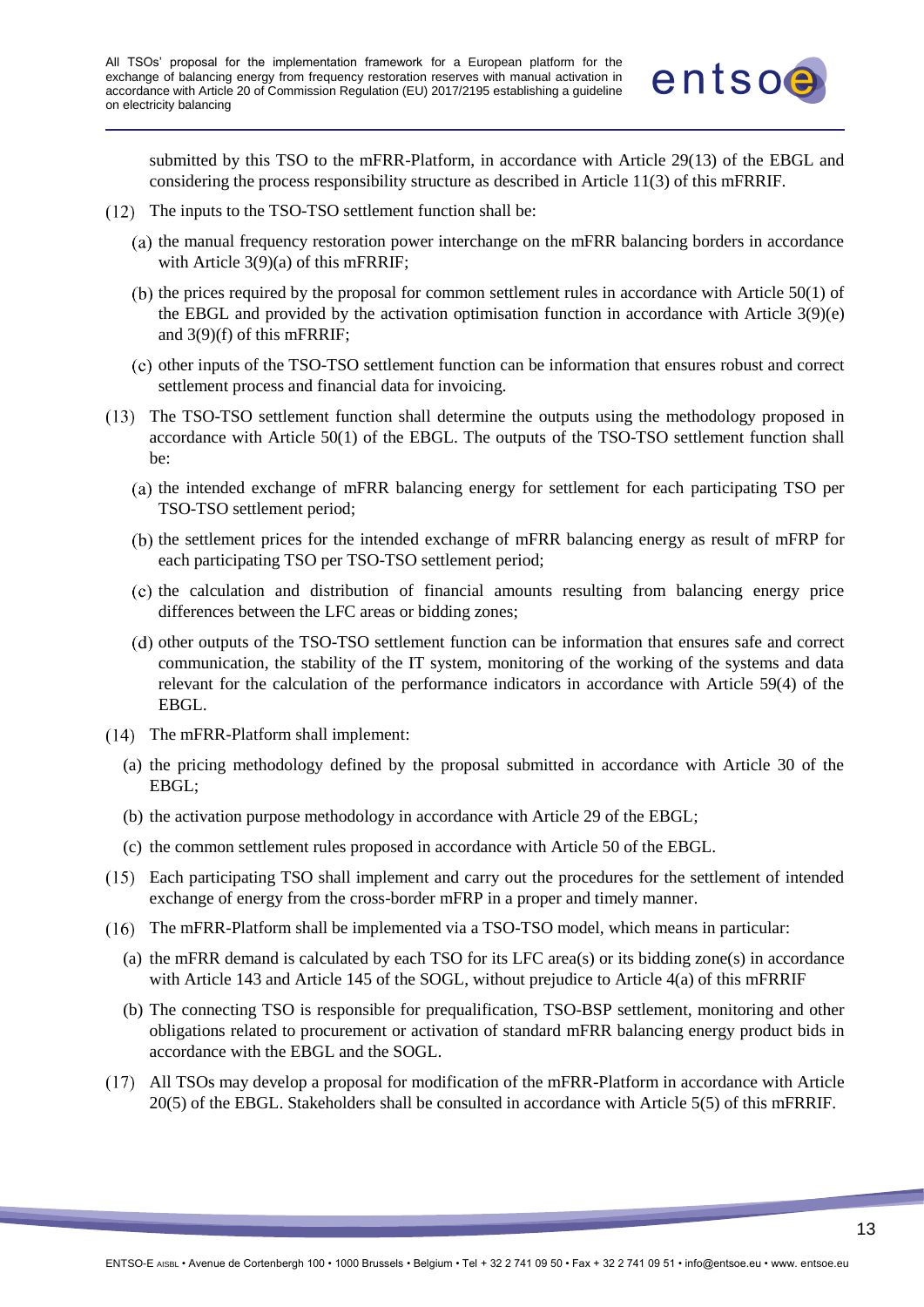

- Each participating TSO shall publish the exchange of volumes and prices provided by the activation optimisation function as soon as possible and not later than 30 minutes after the relevant end of the relevant balancing market time unit.
- (19) The mFRR-Platform has a two-level governance structure, the steering committee as the decisionmaking body of the mFRR-Platform and the expert group as the expert body of the mFRR-Platform.

# **Article 4**

#### <span id="page-13-1"></span><span id="page-13-0"></span>**Calculation of the mFRR cross-border capacity limits as input to the optimisation algorithm**

- $(1)$ All mFRR balancing borders between participating TSOs shall be included with their mFRR crossborder capacity limits calculated in accordance with Article 4(2) of this mFRRIF in the activation optimisation function of the mFRR-Platform.
- Each TSO shall continuously calculate and provide the mFRR cross-border capacity limits to the  $(2)$ optimisation algorithm for each of the relevant mFRR balancing border or set of mFRR balancing borders by applying the following process:
	- (a) First step:

i. If the mFRR balancing border or set of mFRR balancing borders correspond to a bidding zone border or set of bidding zone borders, the mFRR cross-border capacity limits are equal to the cross-zonal capacity remaining after the intraday cross-zonal gate closure time in accordance with Article 37(2) of the EBGL. Once the methodology pursuant Article 37(3) of the EBGL is approved and implemented, the mFRR cross-border capacity limits shall be equal to the respective calculated values.

ii. If the mFRR balancing border or set of mFRR balancing borders does not correspond to a bidding zone border or set of bidding zone borders and hence, no cross-zonal capacity between the respective LFC areas is defined, the cross-border capacity limits are equal to the respective technical IT limitation agreed by all member TSOs.

(b) Second step: The mFRR cross-border capacity limits obtained in Article 4(2)(a) of this mFRRIF are adjusted by the cross-border replacement reserve and manual frequency restauration reserve power interchange on each mFRR balancing border or set of mFRR balancing borders to which the given cross-border capacity limits are related to in accordance with Article 37(1) of the EBGL as follows:

i. The mFRR cross-border capacity limit in positive direction is reduced by the sum of the replacement reserve and manual frequency restoration reserve power interchanges in positive direction of the given mFRR balancing border or set of mFRR balancing borders.

ii. The mFRR cross-border capacity limit in positive direction is increased by the sum of the replacement reserve and manual frequency restoration reserve power interchanges in the negative direction of the given mFRR balancing border or set of mFRR balancing borders.

iii. The mFRR cross-border capacity limit in negative direction is reduced by the sum of the replacement reserve and manual frequency restoration reserve power interchanges in negative direction of the given mFRR balancing border or set of mFRR balancing borders.

iv. The mFRR cross-border capacity limit in negative direction is increased by the sum of the replacement reserve and manual frequency restoration reserve power interchanges in positive direction of the given mFRR balancing border or set of mFRR balancing borders.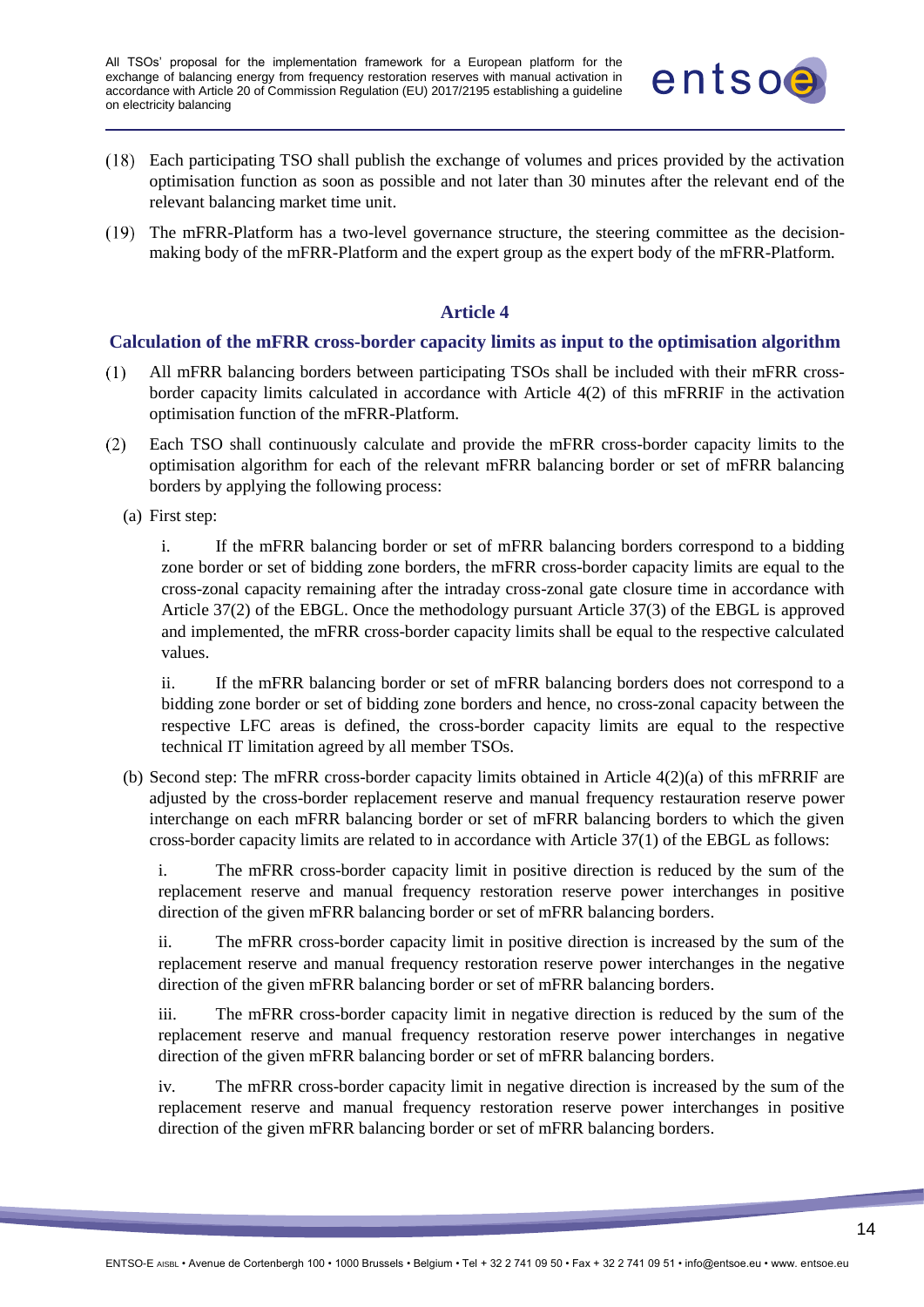

- (c) Third step: In accordance with Article 37(1) of the EBGL, the mFRR cross-border capacity limits shall be updated whenever remedial actions pursuant to Article 22 of the SOGL lead to cross-border exchange on the mFRR balancing border or set of mFRR balancing borders to which the mFRR cross-border capacity limits are related.
- (d) Fourth step: The mFRR cross-border capacity limits must not exceed additional limitations requested for operational security reasons by participating or affected TSOs in accordance with Article 146(3)(c), 147(3)(c), 148 (3)(c), 149(3) and 150(3)(b) of the SOGL. TSOs may also limit mFRR cross-border capacity in HVDC systems for operational security reasons, in accordance with Article  $147(3)(c)$  of the SOGL and such limitations may limit the exchange on a single mFRR balancing border, set of mFRR balancing borders or on all mFRR balancing borders between two synchronous areas.
- (e) Fifth step: The mFRR balancing borders, where one or more transmission lines linking the adjacent LFC areas are HVDC systems, can be permanently limited if the technology to implement mFRR exchange is not installed in accordance with Article 171 of the SOGL. The limitation may disable any exchange on these mFRR balancing borders when the mFRR balancing border is constituted only of HVDC interconnectors. The limitation of a given mFRR balancing border is allowed when duly justified by the relevant TSOs concerned by the mFRR balancing border. The concerned NRAs shall be notified of this limitation. The technical justification shall be published by the concerned TSOs.
- $(3)$ The participating or affected TSOs requesting an additional limitation as described in Article 4(2)(d) of the mFRRIF, shall publish the request for additional limitations no later than 30 minutes after the end of the relevant balancing market time unit which corresponds to the validity period in which the additional limitations have been requested.
- $(4)$ The participating or affected TSOs requesting an additional limitation shall provide the justification for the additional limitation on request of any participating TSO to all participating TSOs.
- $(5)$ All member TSOs shall implement the process described in Article 4(2) of this mFRRIF as part of the mFRR-Platform.

#### **Article 5**

#### **The roadmap and timeline for the implementation of the mFRR-Platform**

- <span id="page-14-0"></span>By thirty months after the approval of this mFRRIF, the mFRR-Platform shall fulfil every  $(1)$ requirement defined in this mFRRIF and further requirements according to Articles 29, 30 and 50 of the EBGL.
- The implementation project MARI shall evolve into the mFRR-Platform. As a consequence, all  $(2)$ TSOs that are members of the implementation project MARI may propose that a share of the costs incurred before the approval of this mFRRIF are considered as common costs in accordance with Article 23(6) of the EBGL. Costs incurred in the implementation project MARI prior to the  $1<sup>st</sup>$ January 2018 shall not be considered.
- $(3)$ Articles 20(4), 20(5) and 20(6) of the EBGL define the timeline for the implementation of the mFRR-Platform. The implementation project shall facilitate the fulfilment of the respective deadlines as follows:
	- (a) The TSOs shall endeavour to evolve the terms and conditions related to balancing proposed in accordance with Article 18 of the EBGL and in accordance with their national legislation.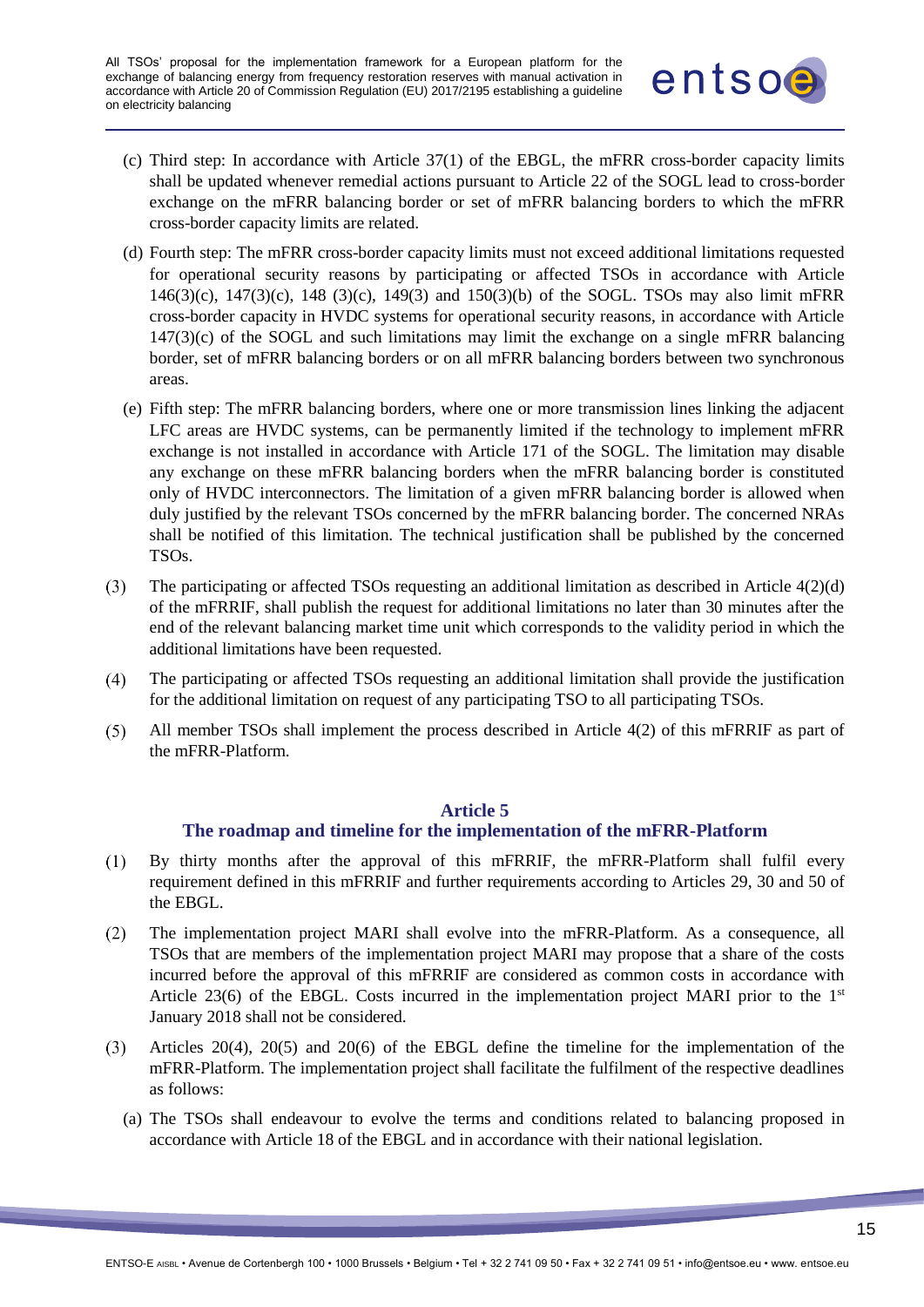![](_page_15_Picture_1.jpeg)

- (b) The early regional cooperation, exchanging balancing energy from mFRR, shall be superseded by the mFRR-Platform in accordance with the deadline of Article 20(6) of the EBGL requiring that all TSOs shall use the mFRR-Platform.
- $(4)$ The following steps and timeline shall be used as the roadmap for the implementation of the mFRR-Platform:
	- (a) all member TSOs shall designate the entity responsible for operating the functions of the mFRR-Platform within six months after the approval of this mFRRIF;
	- (b) all member TSOs shall develop new processes and amend existing ones related to mFRR exchange, activation purposes, pricing and settlement in accordance with this mFRRIF at the latest for the deadline of Article 20(6) of the EBGL.
	- (c) all member TSOs shall agree on an mFRR-Platform accession roadmap within 3 months after the approval of this mFRRIF and review it at least annually. The accession roadmap shall foresee timelines related to:
		- i. implementation and adaption of terms and conditions for BSPs by each member TSO;
		- ii. the development of the functions;
		- iii. interoperability tests between each TSO and the mFRR-Platform;
		- iv. operational tests;
		- v. connection of each TSO to the mFRR-Platform;
		- vi. making the mFRR platform operational;
		- vii. connection of all TSOs that have been granted a derogation by their respective regulatory authorities in accordance with Article 62 of the EBGL.
	- (d) The accession roadmap shall start after its finalisation by all member TSOs and end no later than the mFRR-Platform is used by all TSOs.
	- (e) TSOs shall consult stakeholders with any amendments to this mFRRIF after approval of this mFRRIF pursuant to Article 6(3) and Article 10 of the EBGL.

# **Article 6 Functions of the mFRR-Platform**

- <span id="page-15-0"></span> $(1)$ The mFRR-Platform shall consist of the activation optimisation function and the TSO-TSO settlement function. If deemed efficient when implementing the methodology for CZC calculation within the balancing timeframe in accordance with Article 37(3) of the EBGL, a CZC calculation function may be added.
- The purpose of the activation optimisation function shall be to coordinate the mFRP of the  $(2)$ participating TSOs in accordance with the high-level design of the mFRR-Platform in Article 3 of this mFRRIF and the principles of the optimisation algorithm in accordance with Article 11 of this mFRRIF.
- The main purpose of the TSO-TSO settlement function shall be the calculation of the settlement  $(3)$ amount that each participating TSO has to bear for the intended exchange of energy from the crossborder mFRP in accordance with the high-level design of the mFRR-Platform in Article 3 of this mFRRIF.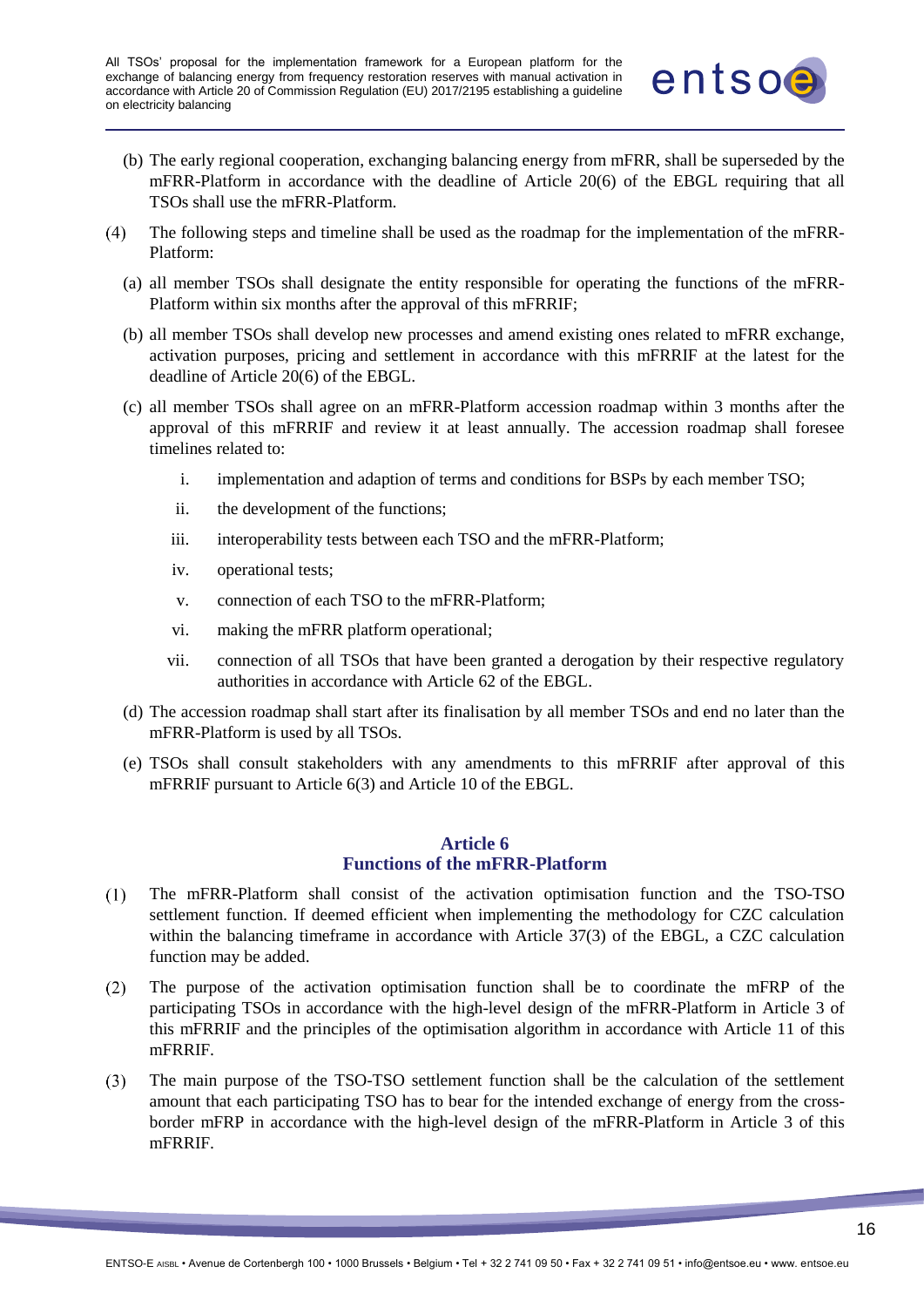![](_page_16_Picture_1.jpeg)

 $(4)$ If and when relevant, the purpose of the CZC calculation function shall be to implement the methodology for CZC calculation within the balancing timeframe in accordance with Article 37(3) of the EBGL.

#### **Article 7 Definition of the mFRR balancing energy product**

<span id="page-16-0"></span>Each standard mFRR balancing energy product bid shall fulfil the following static characteristics:  $(1)$ 

| Mode of activation                     | Manual                                                                                                                              |
|----------------------------------------|-------------------------------------------------------------------------------------------------------------------------------------|
| Activation type                        | Direct or scheduled                                                                                                                 |
| Full activation time ("FAT")           | 12.5 minutes                                                                                                                        |
| Minimum quantity                       | 1 MW                                                                                                                                |
| Bid granularity                        | 1 MW                                                                                                                                |
| Maximum quantity                       | 9,999 MW                                                                                                                            |
| Minimum duration of<br>delivery period | 5 minutes                                                                                                                           |
| Price resolution                       | $0.01 \text{ E}/MWh$                                                                                                                |
| <b>Validity Period</b>                 | A scheduled activation can take place at the point of scheduled<br>activation only.                                                 |
| <i>m</i> 11 1 0 1 1 1                  | A direct activation can take place at any time during the 15<br>minutes after the point of scheduled activation.<br>T T T T 1 1 1 1 |

*Table 1*: Standard mFRR balancing energy product bids characteristics

- $(2)$ The variable characteristics of the standard mFRR balancing energy product bid to be determined by the BSPs, during prequalification or when submitting the standard mFRR balancing energy product bid shall be, at least:
	- (a) defined by the following parameters:

| Price                                    | in $\epsilon$ /MWh                                                                                                                                                               |  |
|------------------------------------------|----------------------------------------------------------------------------------------------------------------------------------------------------------------------------------|--|
| Location                                 | At least the smallest of LFC area or bidding zone.                                                                                                                               |  |
| Divisibility                             | BSPs are allowed to submit divisible bids with an activation<br>granularity of 1 MW.<br>BSPs are allowed to submit indivisible bids pursuant to Article<br>$7(3)$ of this mFRRIF |  |
| Technical linking between<br><b>bids</b> | BSPs are required to provide information on technical linking<br>between bids submitted in consecutive quarter hours and within<br>the same quarter hour                         |  |
| Economic link                            | Child with parent and exclusive group orders will be allowed                                                                                                                     |  |
|                                          |                                                                                                                                                                                  |  |

*Table 2 : Standard mFRR balancing energy product bids characteristics*

- (b) the volume of the bid;
- (c) the direction of the bid: upward or downward;
- (d) the price of the bid, be it positive, zero or negative, shall be defined in accordance with Table 3:

| Direction of the bid | Balancing energy price<br>positive | Balancing energy price<br>negative |
|----------------------|------------------------------------|------------------------------------|
|----------------------|------------------------------------|------------------------------------|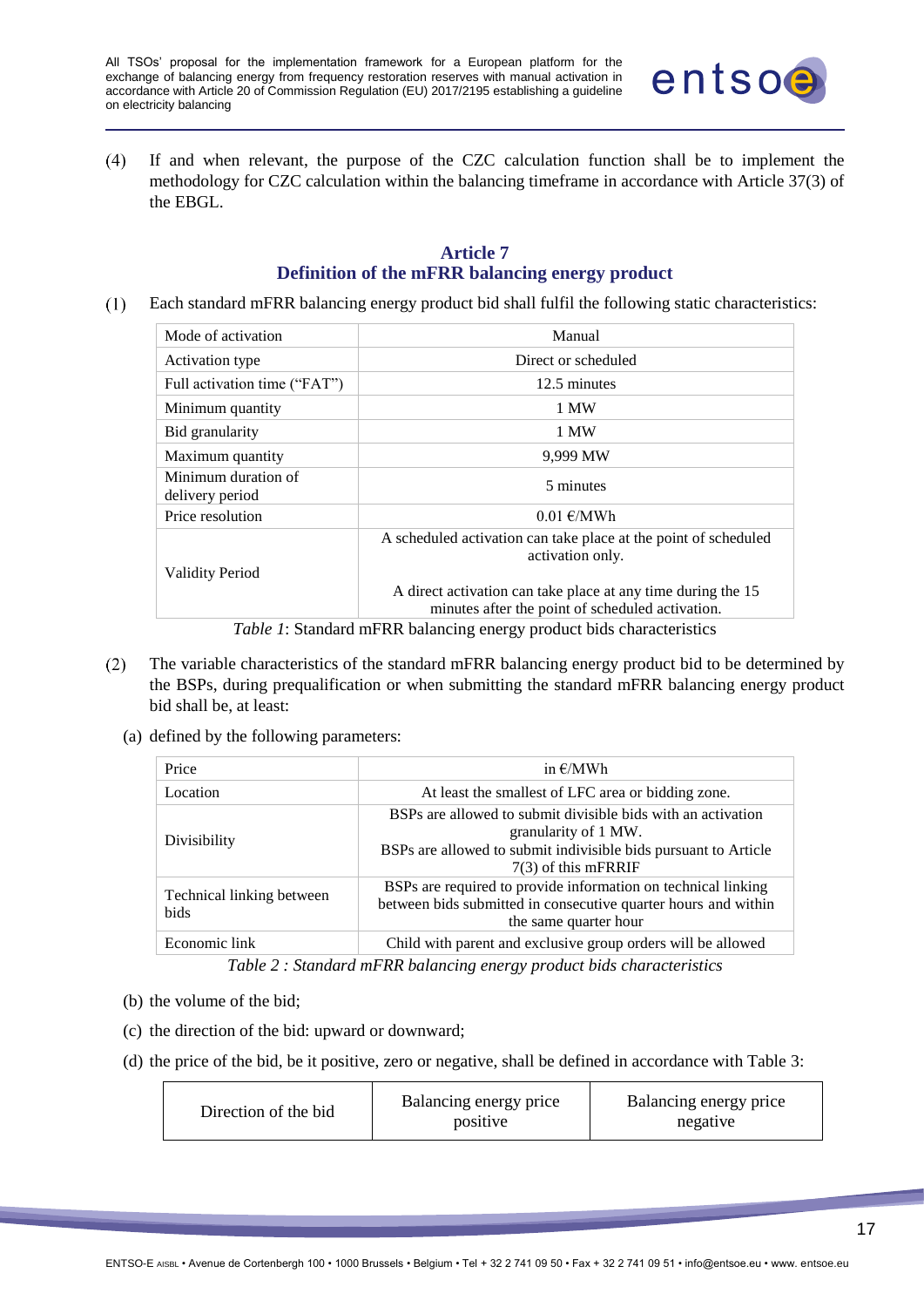![](_page_17_Picture_1.jpeg)

| Upward   | Payment from TSO to BSP | Payment from BSP to TSO |
|----------|-------------------------|-------------------------|
| Downward | Payment from BSP to TSO | Payment from TSO to BSP |

*Table 3: Sign conventions for bid prices*

#### The following standard mFRR balancing energy product bid characteristics shall be defined in the  $(3)$ terms and conditions for BSPs, including, but not limited to:

| Location                                                                               | More detailed locational information, compared to what stated<br>in Article $6(4)$ , is defined in terms and conditions for BSPs                                                                  |
|----------------------------------------------------------------------------------------|---------------------------------------------------------------------------------------------------------------------------------------------------------------------------------------------------|
| Preparation Period                                                                     | Defined in terms and conditions for BSPs as long as it is<br>compliant with the requirements set on the FAT in Article $7(1)$<br>of this mFRRIF                                                   |
| Ramping Period                                                                         | Defined in terms and conditions for BSPs as long as it is<br>compliant with the requirements set on the FAT in Article $7(1)$<br>of this mFRRIF                                                   |
| Deactivation Period                                                                    | Defined in terms and conditions for BSPs as long as it is<br>compliant with the requirements set on the FAT and on the<br>minimum duration of delivery period in Article $7(1)$ of this<br>mFRRIF |
| Maximum duration of<br>delivery period                                                 | Defined in terms and conditions for BSPs due to different<br>requirements on preparation period, ramping period and<br>deactivation period                                                        |
| Indivisible Bids                                                                       | Maximum size of indivisible bids is defined according to<br>terms & conditions for BSPs                                                                                                           |
| Minimum duration<br>between the end of<br>deactivation and the<br>following activation | Defined in terms and conditions for BSPs                                                                                                                                                          |

*Table 4: Standard mFRR balancing energy product bids characteristics defined in terms and conditions for BSPs*

In case of a central dispatching model, the variable characteristics of the standard mFRR balancing  $(4)$ energy product bid may be determined by the connecting TSO based on integrated scheduling process bids submitted by BSPs following the rules for converting bids in a central dispatching model into standard mFRR balancing energy product bids pursuant to Article 27 of the EBGL.

#### **Article 8**

# <span id="page-17-0"></span>**Balancing energy gate opening and gate closure times for the standard mFRR balancing energy product bids**

- $(1)$ The balancing energy gate opening time for the submission of a standard mFRR balancing energy product bids to the connecting TSO by BSPs shall be no later than 12:00 CET for all validity periods of the next day.
- $(2)$ The balancing energy gate closure time for the submission of a standard mFRR balancing energy product bids to the connecting TSO by BSPs shall be 25 minutes before the beginning of the quarter hour for which the BSPs place the respective standard mFRR balancing energy product bid. The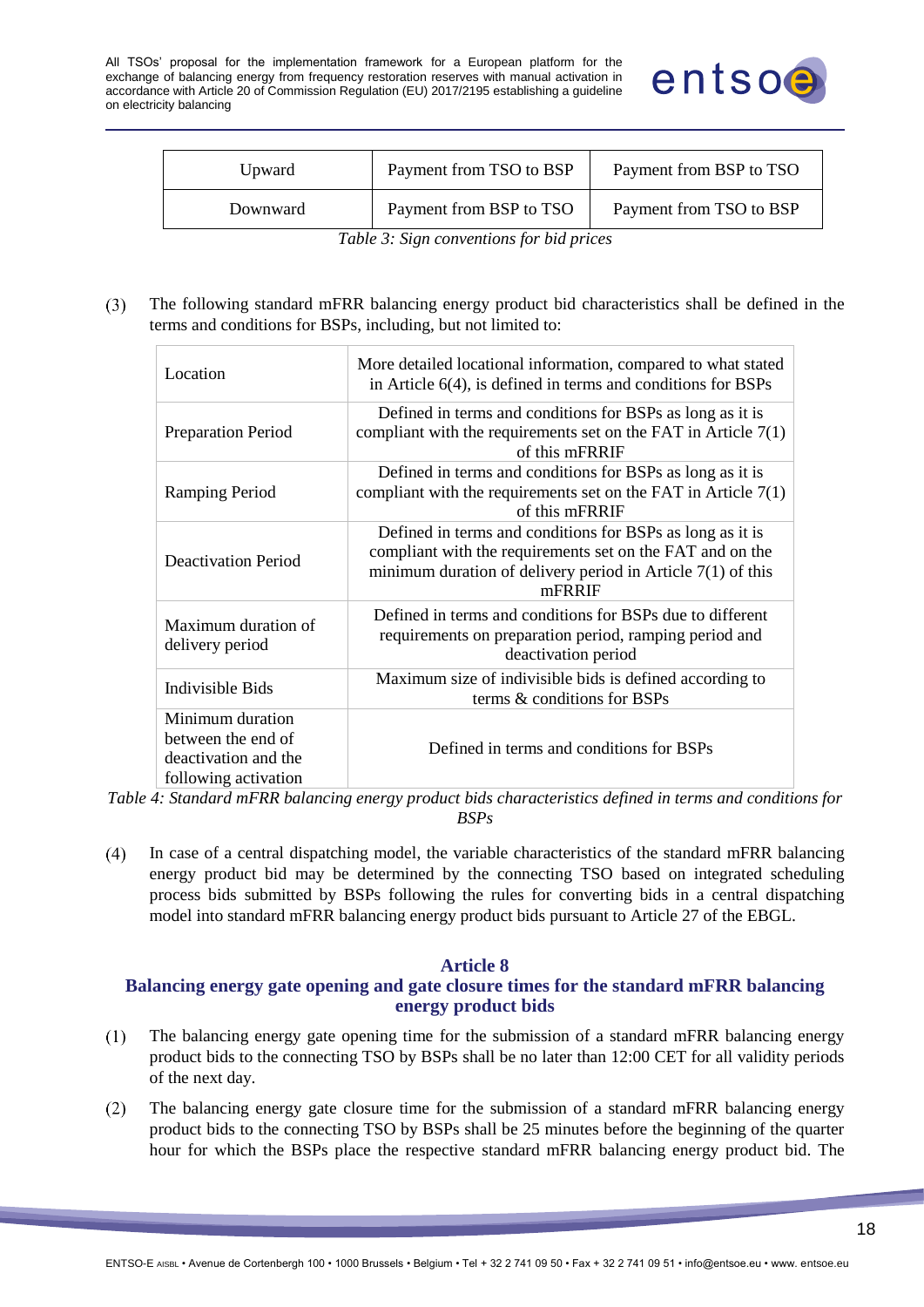![](_page_18_Picture_1.jpeg)

same balancing energy gate closure time applies for specific product bids converted into standard mFRR balancing energy product bids.

 $(3)$ For TSOs applying a central dispatching model, the balancing energy gate closure time for integrated scheduling process bids shall be defined pursuant to Articles 24(5) and 24(6) of the EBGL.

### **Article 9**

# <span id="page-18-0"></span>**TSO energy bid submission gate closure time for the standard mFRR balancing energy product bids**

- $(1)$ The TSO energy bid submission gate closure time for the submission of the available standard mFRR balancing energy product bids to the activation optimisation function of the mFRR-Platform by the connecting TSO shall be 12 minutes before the beginning of the quarter hour for which the BSPs place the respective standard mFRR balancing energy product bid.
- The connecting TSO shall have the possibility at all time after the balancing energy gate closure time  $(2)$ for the submission of a standard mFRR balancing energy product bid, including during the validity period, to modify the bid in accordance with Article 29(9) of the EBGL or to change the availability status of the bid in accordance with Article 29(14) of the EBGL.

#### **Article 10**

#### **Common merit order lists to be organised by the activation optimisation function**

- <span id="page-18-1"></span> $(1)$ Each BSP shall submit the standard mFRR balancing energy product bids to the connecting TSO in accordance with Article 8 of this mFRRIF.
- Each BSP connected to a TSO applying a central dispatching model shall submit integrated  $(2)$ scheduling process bids to the connecting TSO.
- The connecting TSO shall submit the standard mFRR balancing energy product bids to the mFRR- $(3)$ Platform in accordance with Article 9 of this mFRRIF in order to be included in the common merit order lists.
- TSOs applying a central dispatching model, pursuant to Article 27 of the EBGL, will convert  $(4)$ integrated scheduling bids received from the BSPs into standard mFRR balancing energy product bids and then submit these bids to the mFRR-Platform to be included in the common merit order lists.
- $(5)$ The mFRR-Platform shall create two common merit order lists (one for bids in upward direction and one for bids in downward direction) for each quarter hour, that shall contain all the available standard mFRR balancing energy product bids submitted by the participating TSOs.
- The two common merit order lists described in Article 10(7) of this mFRRIF shall be used for  $(6)$ scheduled activation.
- The two common merit order lists to be used in the scheduled activation shall be sorted based on the  $(7)$ following criteria:
	- (a) the upward common merit order list shall contain all the available standard mFRR balancing energy product bids in upward direction submitted by the participating TSOs and shall be sorted in ascending order of price.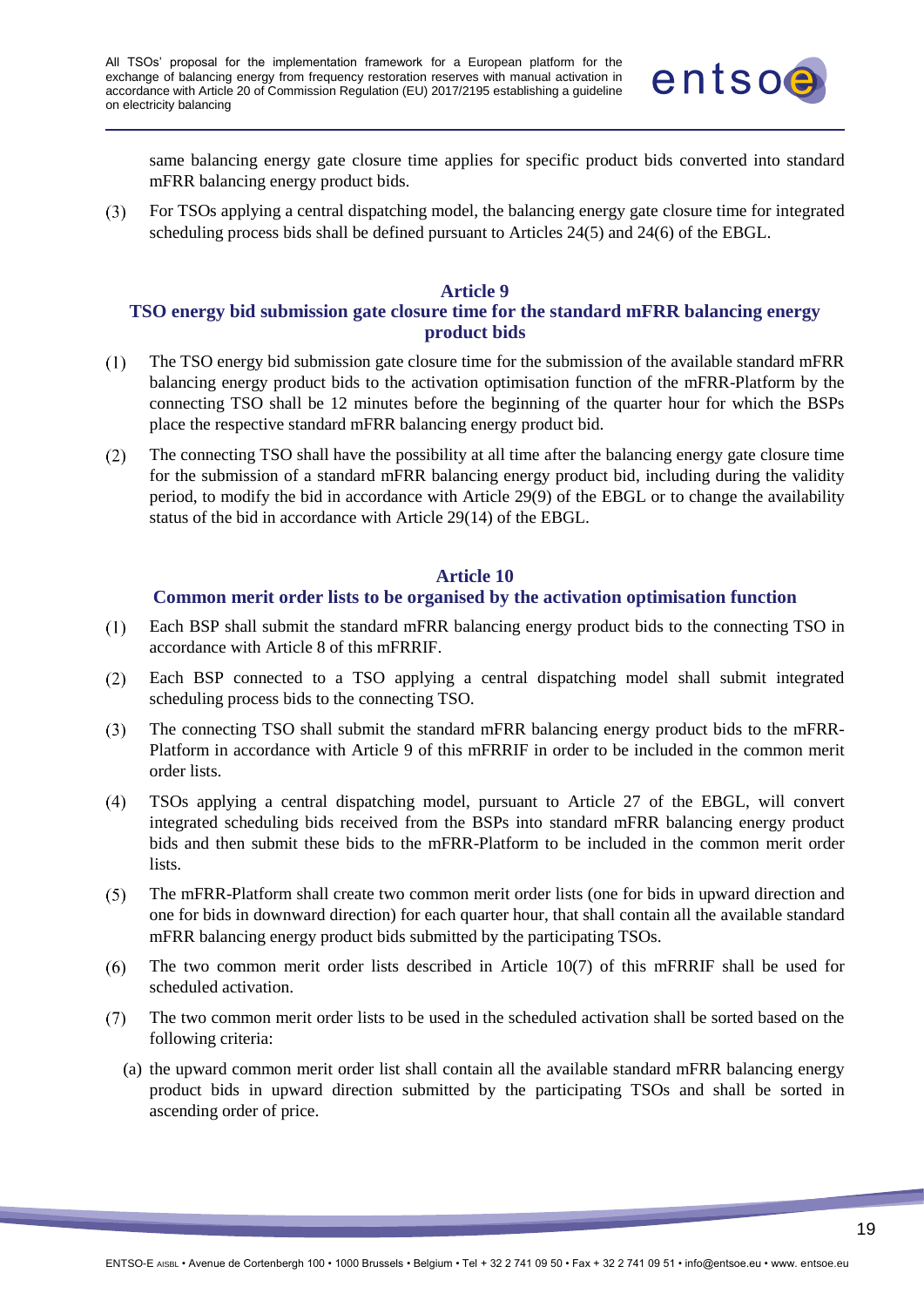![](_page_19_Picture_1.jpeg)

- (b) the downward common merit order list shall contain all the available standard mFRR balancing energy product bids in a downward direction submitted by the participating TSOs and shall be sorted in descending order of price.
- For the direct activation, the two common merit order lists of Article 10(7) of this mFRRIF remain  $(8)$ with all the available and not yet activated direct activatable bids submitted by each participating TSO.
- $(9)$ The common merit order lists of Article 10(8) of this mFRRIF shall be used in the direct activation, continuously updated and sorted based on the following criteria:
	- (a) the upward common merit order list shall contain all the available direct activatable bids in upward direction submitted by the participating TSOs and sorted in ascending order of price.
	- (b) the downward common merit order list shall contain all the available direct activatable bids in downward direction submitted by the participating TSOs and sorted in descending order of price.
- All available standard mFRR balancing energy product bids submitted to the mFRR-Platform by the participating TSOs shall be used in the common merit order lists for the activation.

# **Article 11 Description of the optimisation algorithm**

- <span id="page-19-0"></span> $(1)$ The inputs of the optimisation algorithm for the scheduled activation are:
	- (a) the two common merit order lists in accordance with Article 10(6) of this mFRRIF;
	- (b) the mFRR demands to be satisfied by scheduled activation in accordance with Article 3(5) of this mFRRIF;
	- (c) the mFRR cross-border capacity limits in accordance with Article 4(2) of this mFRRIF.
- $(2)$ The inputs of the optimisation algorithm for the direct activation are:
	- (a) in case of positive mFRR demand, the upward common merit order list in accordance with Articles 10(8) and 10(9)(a) of this mFRRIF and the mFRR positive demands to be satisfied by the direct activation;
	- (b) in case of negative mFRR demand, the downward common merit order list in accordance with Articles 10(8) and 10(9)(b) of this mFRRIF and the mFRR negative demands to be satisfied by the direct activation;
	- (c) the mFRR cross-border capacity limits in accordance with Article 4(2) of this mFRRIF.
- The objective functions of the optimisation algorithm are:  $(3)$ 
	- (a) First priority: maximise the economic surplus for a given set of standard mFRR balancing energy product bids and mFRR balancing energy needs;
	- (b) Second priority: minimize the amount of manual frequency restoration power exchange on each mFRR balancing border.
- $(4)$ The constraints of the optimisation algorithm are:
	- (a) the mFRR power balance equation of each bidding zone or LFC area must be satisfied.
	- (b) the sum of all manual frequency restoration power interchanges of all bidding zones or LFC area of the participating TSOs must be zero.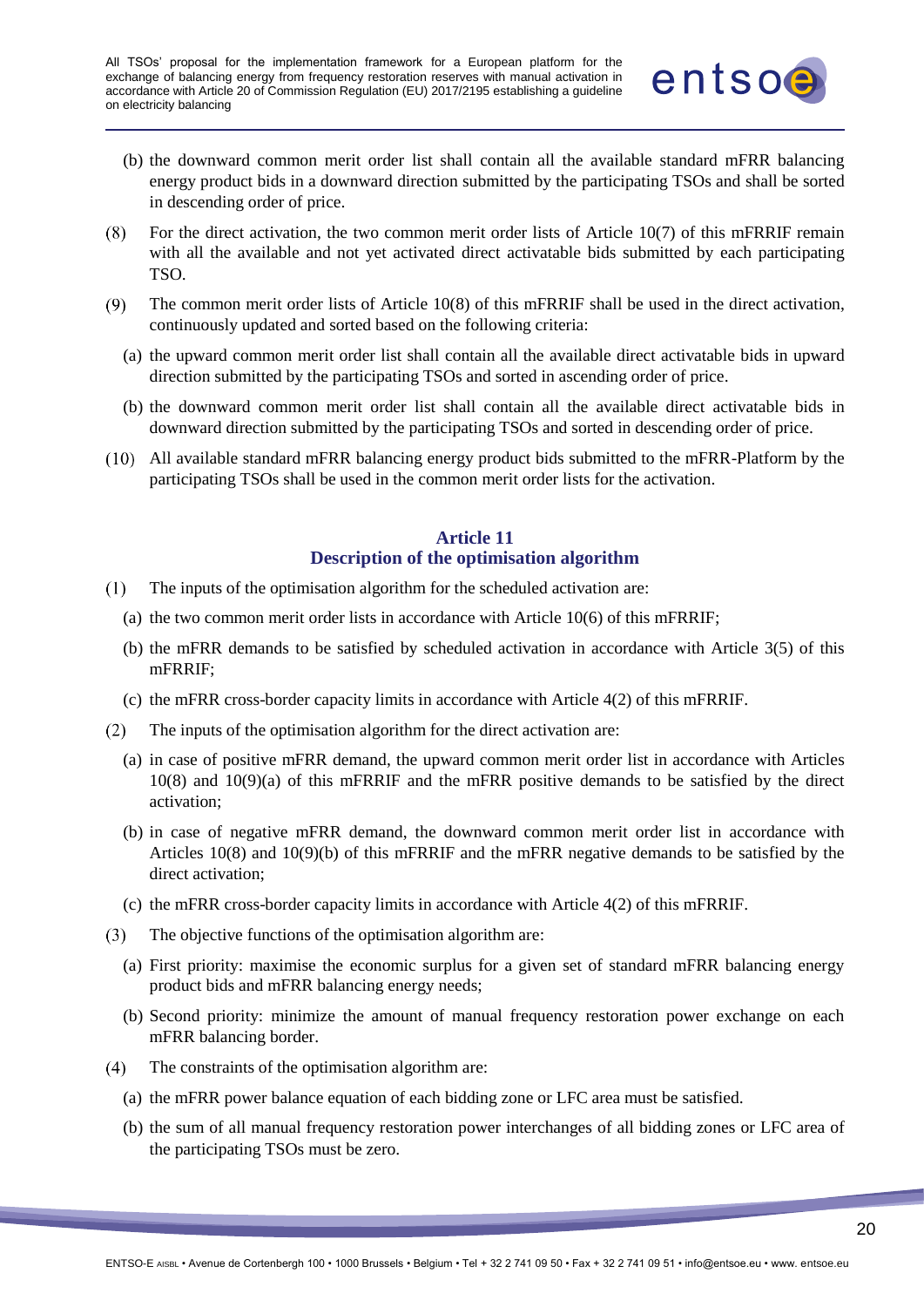![](_page_20_Picture_1.jpeg)

- (c) the manual frequency restoration power interchange on an mFRR balancing border or set of mFRR balancing borders shall not exceed the mFRR cross-border capacity limits specified in accordance with Article 4 of this mFRRIF.
- (d) constraints related to indivisibility, technical and economic links between bids as defined in Article 7(2)(a) of this mFRRIF.
- (e) additional constraints related to activations for system constraint purpose.
- The outputs of the optimisation algorithm are:  $(5)$ 
	- (a) the manual frequency restoration power interchange on each mFRR balancing border as defined in Article 147 of the SOGL;
	- (b) the volume of activations of balancing energy from standard mFRR balancing energy products;
	- (c) the volume of satisfied mFRR balancing energy demands;
	- (d) the net position of each bidding zone or LFC area resulting from the mFRR-Platform;
	- (e) the prices for mFRR blancing energy determined using the methodology proposed in accordance with Article 30(1) of the EBGL:
	- (f) the prices for cross-zonal capacity used for the exchange of standard mFRR balancing energy products determined using the methodology proposed in accordance with Article 30(3) of the EBGL.

# **Article 12 Proposal of entity**

- <span id="page-20-0"></span>(1) All TSOs shall appoint one entity entrusted to operate all the functions of the mFRR-Platform.
- (2) The entity shall be a consortium of TSOs or a company owned by TSOs.

#### **Article 13 Governance**

- <span id="page-20-1"></span> $(1)$ The rules concerning the governance and operation of the mFRR-Platform shall ensure that no participating TSO benefits from unjustified economic advantage through the participation in the mFRR-Platform. Each member TSO has a representative in the steering committee and expert group. The member TSOs aim to make unanimous decisions. Where unanimity cannot be reached qualified majority voting according to Article 14 of this mFRRIF shall apply. The steering committee makes decisions according to Articles 14(1)(a), 14(2) and 14(3) of this mFRRIF.
- Each member TSO shall carry out the common governance principles of the mFRR-Platform by  $(2)$ means of:
	- (a) the steering committee of the mFRR-Platform, which is the decision-making body of the mFRR-Platform with the right to make any binding decision on any matter or question related to the mFRR-Platform and not covered by the Article 14(1)(b) of this mFRRIF. Thereto, each member TSO shall appoint at least one regular representative to the steering committee. It is a superior body to the expert group;
	- (b) the expert group of the mFRR-Platform, which is the expert body of the mFRR-Platform and prepares background materials for the steering committee (including, for example analyses, impact assessments, summaries) and evaluates and proposes concepts in relation to the development,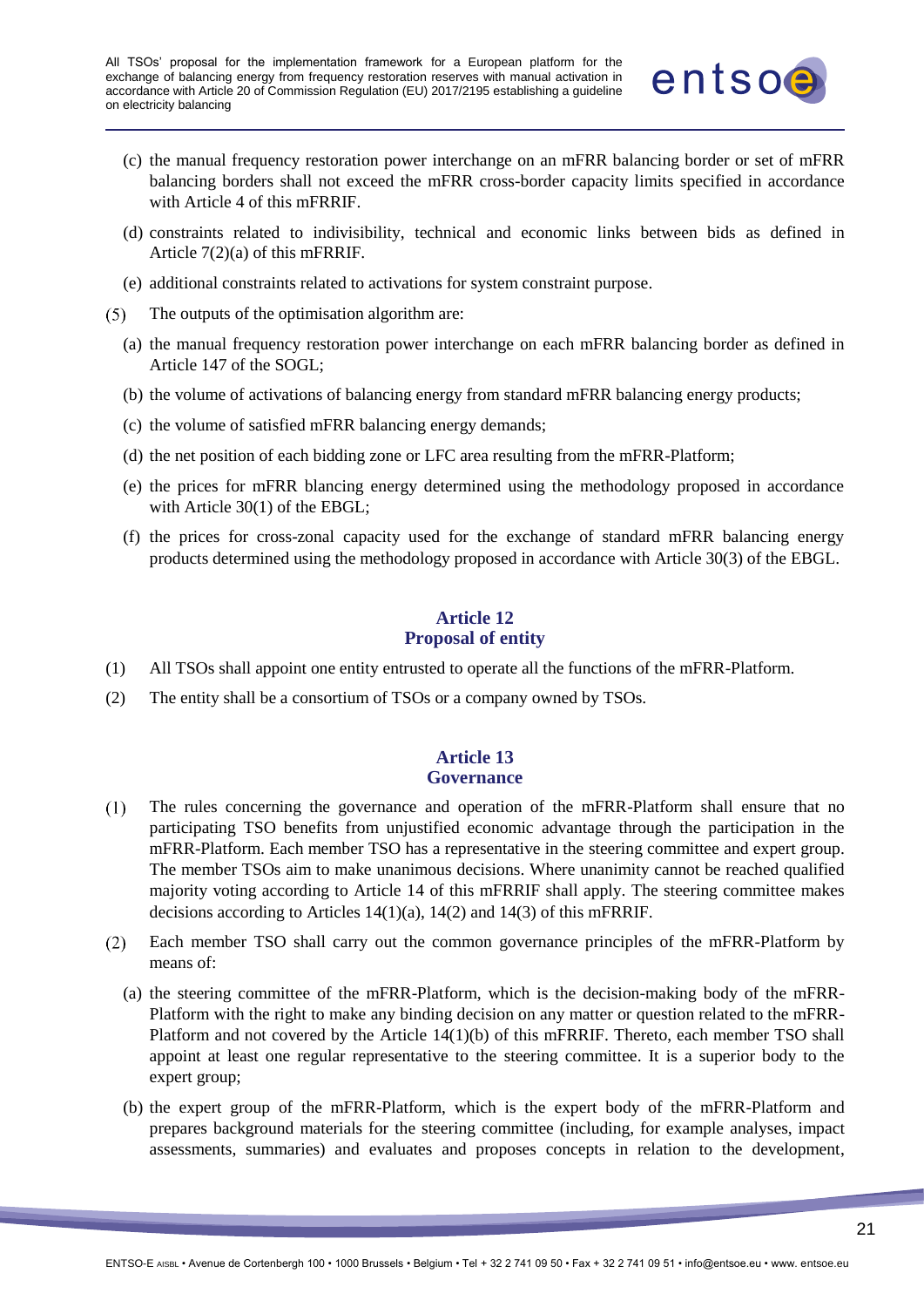![](_page_21_Picture_1.jpeg)

governance and operation of the mFRR-Platform. Thereto, each member TSO shall appoint at least one regular representative to the expert group.

- $(3)$ All member TSOs shall monitor, evaluate and report the following aspects of implementation and operation of the mFRR-Platform at least on a yearly basis:
	- (a) the implementation progress and roadmap in accordance with Article 5 of this mFRRIF;
	- (b) the usage of elastic mFRR demand pursuant to Article 3(4) of this mFRRIF;
	- (c) the amount of mFRR balancing energy requested by each participating TSO in relation to the total volume of balancing energy pursuant to Article 29(12) of the EBGL;
	- (d) the bids which were marked as unavailable in accordance with Article 9(2) of this mFRRIF;
	- (e) the impact of activating simultaneously upward and downward bids as a result of the objective function as defined in Article 11(3) of this mFRRIF;
	- (f) the results of the survey conducted in accordance with Article  $16(2)(a)$  of this mFRRIF.
- All member TSOs shall conduct an annual public stakeholder workshop to report on implementation  $(4)$ and operation of the mFRR-Platform. The first workshop shall take place at the latest 6 months after approval of this mFRRIF.

# **Article 14 Decision-making process**

- <span id="page-21-0"></span>Decisions leading to a proposal for a change of this mFRRIF or the approved methodologies  $(1)$ submitted by all TSOs, in accordance with Articles 29, 30 or 50 of the EBGL shall be made according to the following process:
	- (a) member TSOs' decision: all member TSOs shall approve in advance a proposal to be sent to all TSOs for decision;
	- (b) all TSOs' decision: shall be subject to the approval of all TSOs pursuant to the voting principles of Article 4(3) of the EBGL, where 'all TSOs' includes both all member TSOs and non-member TSOs in the framework of the steering committee of the mFRR-Platform and this decision-making process is independent from the member TSO's decision-making process.
- Decisions concerning the mFRR-Platform not leading to a proposal for a change of this mFRRIF or  $(2)$ the approved methodologies pursuant to Articles 29, 30 or 50 of the EBGL relative to mFRR but affecting all member TSOs shall be subject to approval of all member TSOs.
- Decisions concerning the mFRR-Platform not leading to a proposal for a change of this mFRRIF and  $(3)$ only affecting a geographical area of several member TSOs smaller than the geographical area of all member TSOs shall be subject to approval of the member TSOs of the concerned region.
- $(4)$ In case of decisions according to Articles  $14(1)(a)$ ,  $14(2)$  and  $14(3)$  of this mFRRIF, each member TSO of the concerned region is expected to take part in the decision-making process. The quorum for initiating a decision-making process is a majority  $(50 \% + 1)$  of the member TSOs that are present or represented through another member TSO participating in the decision-making process.
- $(5)$ The member TSOs shall implement a decision-making process, which ensures effective decision making with the aim to make decisions unanimously. Where unanimity cannot be reached, qualified majority voting shall apply.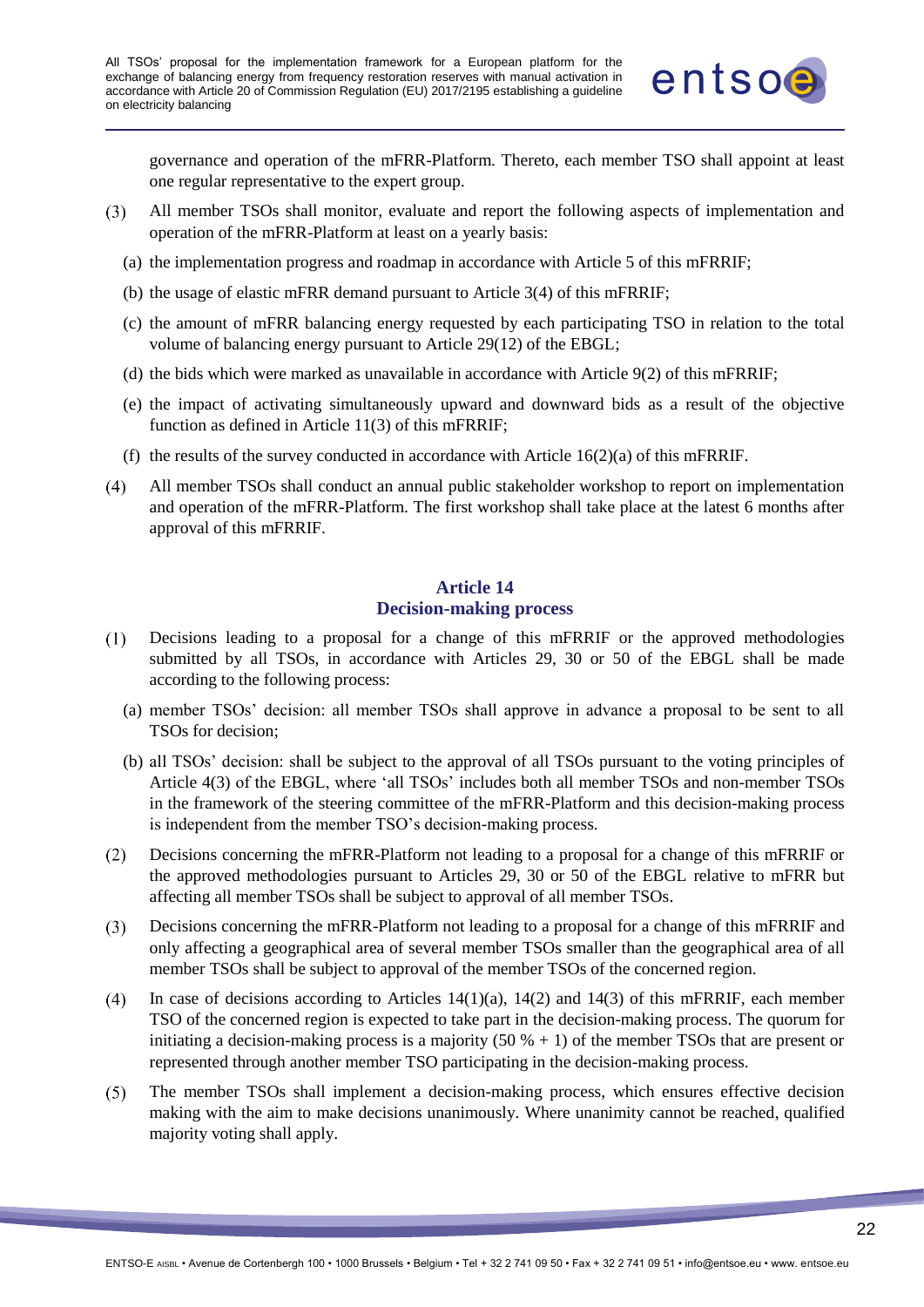![](_page_22_Picture_1.jpeg)

- Decisions according to Articles  $14(1)(a)$  and  $14(2)$  of this mFRRIF where no consensus is reached  $(6)$ shall, pursuant to the voting principles of Article 4(3) of the EBGL, require a majority of:
	- (a) member TSOs representing at least 55 % of the TSOs' countries concerned and present or represented in accordance with Article 14(4) of this mFRRIF; and
	- (b) member TSOs representing countries comprising at least 65 % of the population of countries concerned and present or represented in accordance with Article 14(4) of this mFRRIF.
- Decisions in accordance with Article 14(3) of this mFRRIF where no consensus is reached shall,  $(7)$ pursuant to the voting principles of Article 4(4) of the EBGL, require a majority of:
	- (a) member TSOs representing at least 72 % of the member TSOs' countries of the concerned region; and present or represented according to Article 14(4); and
	- (b) member TSOs representing countries comprising at least 65 % of the population of member TSOs' countries of the concerned region and present or represented according to Article 14(4).
- $(8)$ Decisions in accordance with Article 14(3) in relation to regions concerned composed of five countries or less shall be decided based on consensus
- $(9)$ Voting on steering committee decisions can be made in physical meetings, conference calls or by circular resolution via e-mail.

#### **Article 15**

# <span id="page-22-0"></span>**Categorisation of costs and detailed principles for sharing the common and regional costs**

- $(1)$ The costs of establishing, amending and operating the mFRR-Platform shall be broken down into:
	- (a) common costs resulting from coordinated activities of all member TSOs in the mFRR-Platform;
	- (b) regional costs resulting from activities of several but not all member TSOs in the mFRR-Platform;
	- (c) national costs resulting from activities of the participating TSOs of the mFRR-Platform.
- $(2)$ Common costs shall include costs resulting from the steering committee decisions on proposals related to:
	- (a) common costs for establishing or amending the mFRR-Platform:
		- i. implementation of the mFRR-Platform or new functionalities in the activation optimisation function which have an impact on the intended or unintended exchange of energy and which is for the benefit of all member TSOs:
		- ii. implementation of new functionalities in the TSO-TSO settlement function which have an impact on the TSO-TSO settlement;
		- iii. commissioning of joint studies for the benefit of all member TSOs;
		- iv. costs required for external support to the project and the project management office.
	- (b) common costs for operating the mFRR-Platform:
		- i. operational costs related to the operation of the activation optimisation function which are agreed as common costs by member TSOs in accordance with the decision-making process according to Article 14 of this mFRRIF;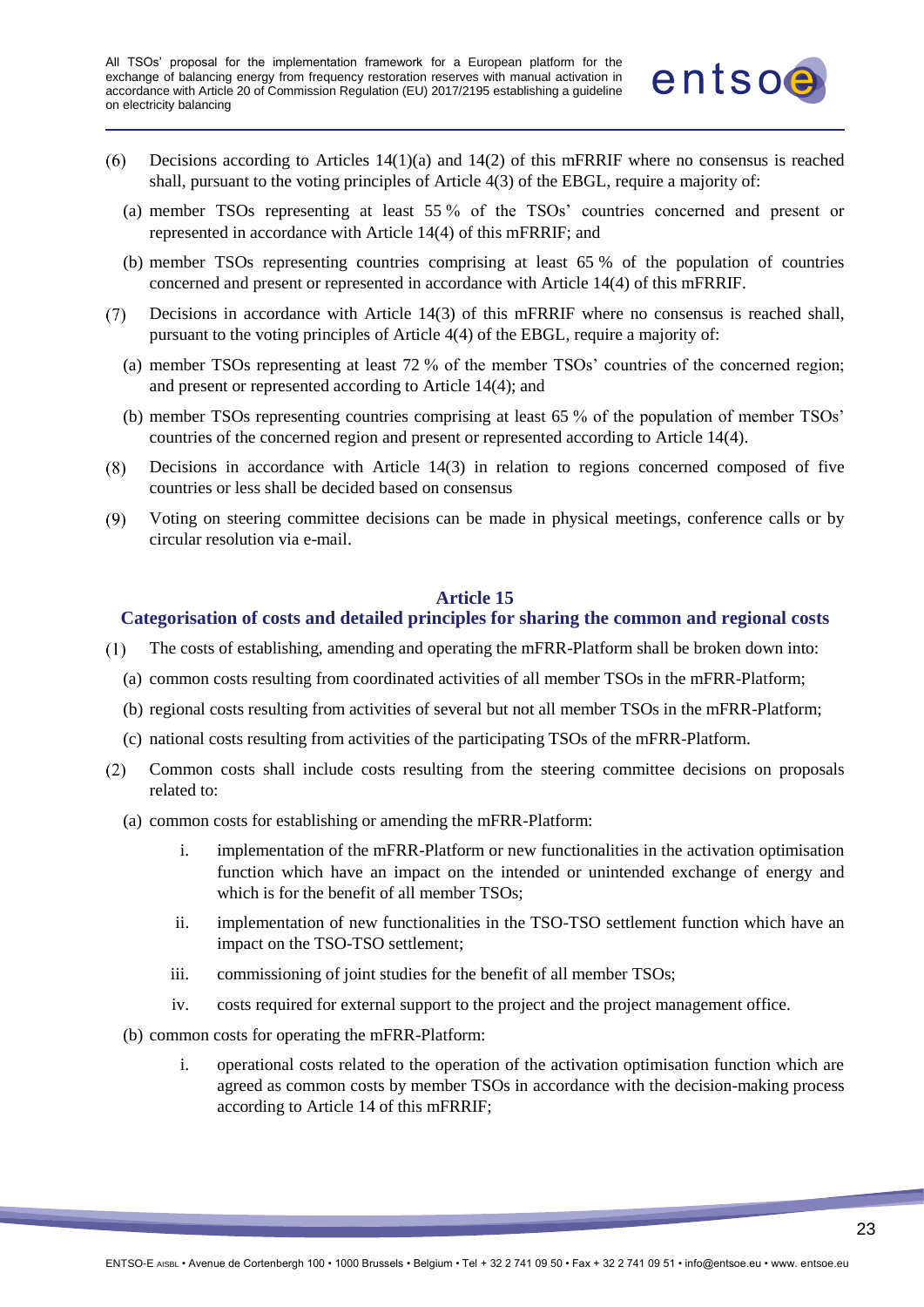![](_page_23_Picture_1.jpeg)

- ii. operational costs related to the operation of the TSO-TSO settlement function which are agreed as common costs by member TSOs in accordance with the decision-making process according to Article 14 of this mFRRIF.
- $(3)$ The common costs for establishing or amending the mFRR-Platform in accordance with Article 15(2)(a) of this mFRRIF shall be shared among the member TSOs in accordance with Article 15(15) of this mFRRIF and in accordance with the following principles set out by Article 23 of the EBGL:
	- (a) one eighth of common costs shall be divided equally between countries whose TSOs are member TSOs;
	- (b) five eighths of common costs shall be divided proportionally to the consumption of countries whose TSOs are member TSOs;
	- (c) two eighths of common costs shall be divided equally between member TSOs.
- The common costs of operating the mFRR-Platform in accordance with Articles 15(2)(b) and 15(5)  $(4)$ of this mFRRIF shall not be borne by member TSOs that are not participating TSOs in the mFRR-Platform.
- The common costs for operating the mFRR-Platform in accordance with Article 15(2)(b) of this  $(5)$ mFRRIF shall be shared among the participating TSOs in accordance with Article 15(17) of this mFRRIF and in accordance with the following principles set out by Article 23 of the EBGL:
	- (a) one eighth of common costs shall be divided equally between countries whose TSOs are participating TSOs;
	- (b) five eighths of common costs shall be divided proportionally to the consumption of countries whose TSOs are participating TSOs;
	- (c) two eighths of common costs shall be divided equally between participating TSOs.
- Regional costs shall be borne by member TSOs of the concerned region and consist of:  $(6)$ 
	- (a) regional costs for establishing or amending the mFRR-Platform:
		- i. implementation of new functionalities in the activation optimisation function which have an impact on the intended or unintended exchange of energy and which are applicable only by the member TSOs of the concerned region;
		- ii. implementation of new functionalities in the TSO-TSO settlement function which have an impact on the TSO-TSO settlement of the member TSOs of the concerned region;
		- iii. commissioning of joint studies performed for the member TSOs of a concerned region.
	- (b) regional costs of operating the mFRR-Platform:
		- i. operational costs related to the operation of the activation optimisation function which are agreed as regional costs by member TSOs in accordance with the member TSOs' decisionmaking process according to Article 14 of this mFRRIF;
		- ii. operational costs related to the operation of the TSO-TSO settlement function which are agreed as regional costs by member TSOs in accordance with the decision-making process according to Article 14 of this mFRRIF.
- $(7)$ The regional costs for establishing or amending the mFRR-Platform in accordance with Article 15(6)(a) of this mFRRIF shall be shared among the member TSOs of the concerned region according with the following principles set out by Article 23 of the EBGL: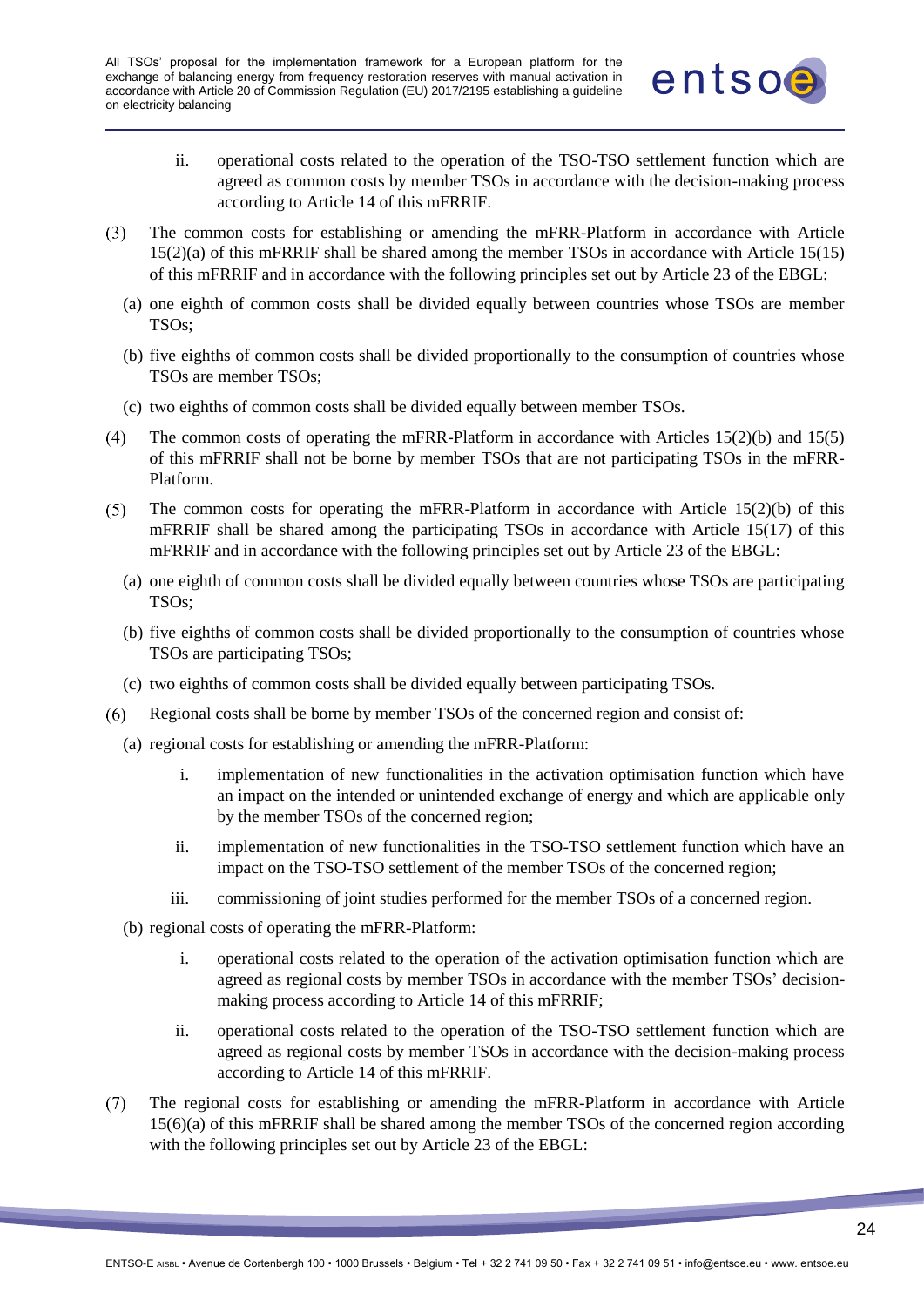![](_page_24_Picture_1.jpeg)

- (a) one eighth of regional costs shall be divided equally between countries whose TSOs are member TSOs of the concerned region;
- (b) five eighths of regional costs shall be divided proportionally to the consumption of countries whose TSOs are member TSOs of the concerned region;
- (c) two eighths of regional costs shall be divided equally between member TSOs of the concerned region.
- The regional costs for operating the mFRR-Platform in accordance with Article 15(9) of this  $(8)$ mFRRIF shall not be borne by the member TSOs that are not participating TSOs in the mFRR-Platform.
- $(9)$ The regional costs for operating the mFRR-Platform in accordance with Article 15(6)(b) of this mFRRIF shall be shared among the participating TSOs of the concerned region in accordance with Article 15(17) of this mFRRIF and in accordance with the following principles set out by Article 23 of the EBGL:
	- (a) one eighth of regional costs shall be divided equally between countries whose TSOs are participating TSOs of the concerned region;
	- (b) five eighths of regional costs shall be divided proportionally to the consumption of countries whose TSOs are participating TSOs of the concerned region;
	- (c) two eighths of regional costs shall be divided equally between participating TSOs of the concerned region.
- National costs shall be the costs for using the mFRR-Platform, which consist of the costs of development, implementation, operation and maintenance of technical infrastructure and procedures as well as for the settlement process.
- Each member TSO shall bear its own national costs and is solely responsible (i.e. no joint and several liability) for the due payment of all the costs related to the technical infrastructure necessary for the successful usage of the mFRR-Platform.
- (10) The cost sharing principle may apply to costs incurred since 1 January 2018 and shall apply to costs incurred after the approval of this mFRRIF.
- For the avoidance of doubt, all TSOs agree not to share any costs incurred before 1 January 2018. These costs shall not be considered as historical costs.
- Each member TSOs shall pay its share of costs pursuant to Articles 15(2)(a)(i) and 15(2)(a)(ii) of this mFRRIF also retrospectively in accordance with Article 15(12) of this mFRRIF.
- When sharing the common and regional costs for establishing and amending the mFRR-Platform according to Articles 15(3) and 15(7) of this mFRRIF, the TSO's share of the costs of the member TSOs shall consider only the member TSOs appointed in the LFC area operational agreement as responsible for implementing and operating the mFRP in this LFC area according to Article 143(4) of the SOGL. For the avoidance of doubt, the member TSOs that are not appointed as responsible for implementing and operating the mFRP will not have to bear costs related to Articles 15(3)(c) and 15(7)(c) of this mFRRIF.
- In case several member TSOs are active in a Member State, the Member State's share of the costs shall be distributed among those member TSOs proportionally to the consumption in the member TSOs' monitoring areas.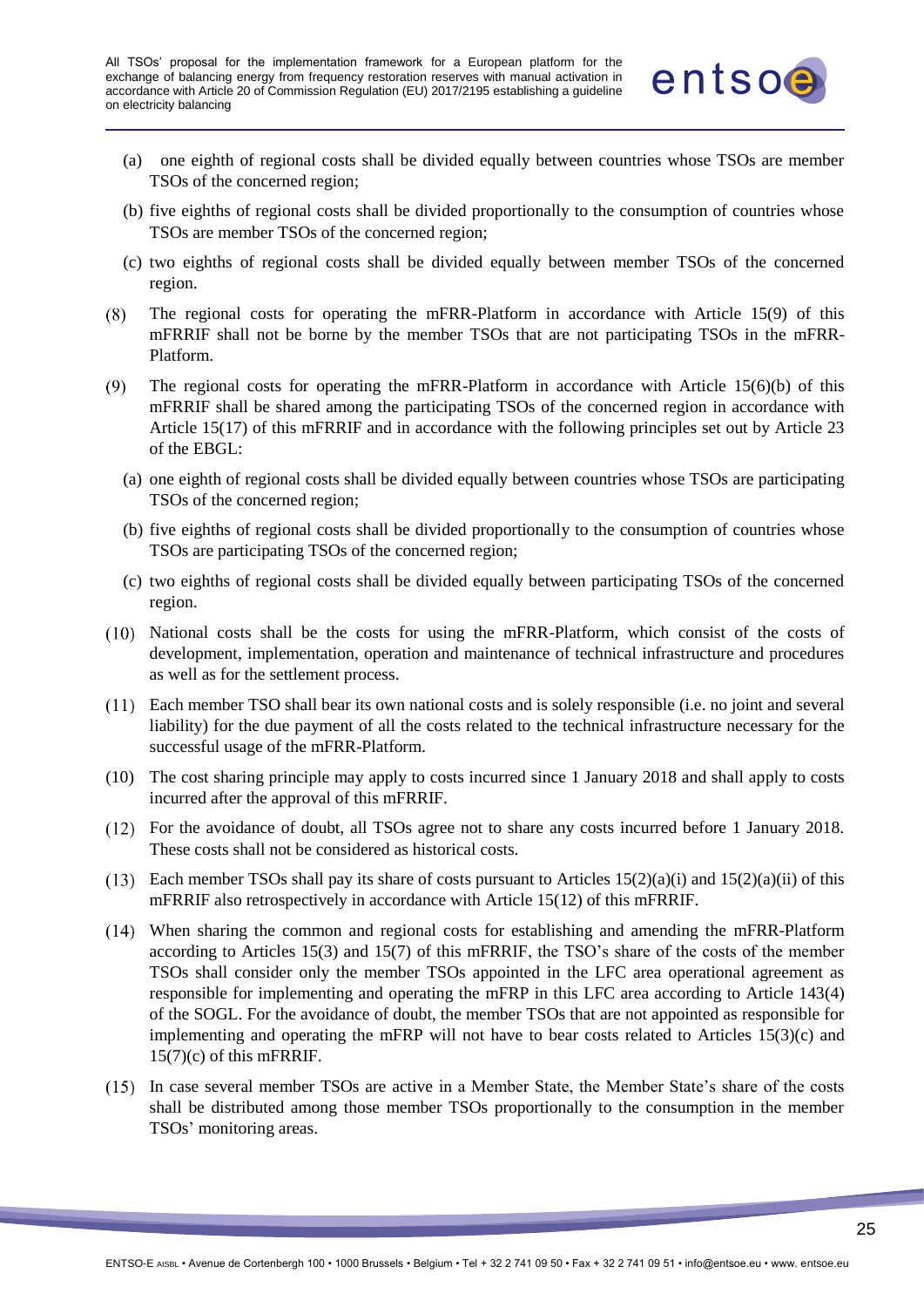![](_page_25_Picture_1.jpeg)

When sharing the common and regional costs for operating the mFRR-Platform in accordance with Articles 15(5) and 15(9) of this mFRRIF, the consumption share of the costs of a participating TSO shall consider respectively the consumption of the member TSOs which appointed the participating TSO to perform the mFRP according to Article 143(4) of the SOGL.

#### **Article 16**

#### <span id="page-25-0"></span>**Framework for harmonisation of terms and conditions related to the mFRR-Platform**

- Terms and conditions pursuant to Article 18 of the EBGL remain a responsibility of each TSO but  $(1)$ have to respect a framework for harmonisation pursuant to Article 20(3)(f) of the EBGL.
- The framework for harmonisation shall take into account differences between TSOs applying central  $(2)$ and self-dispatching models and respect the following process:
	- (a) All TSOs shall continuously evaluate the terms and conditions for BSPs in order to identify harmonisation needs. A stakeholder survey shall be organised every year, with the first survey occurring during the first operational year of the common mFRR-Platform. This survey shall support the identification by all TSOs of a short list of prioritised harmonisation needs with close involvement of all relevant regulatory authorities.
	- (b) All TSOs shall then identify harmonisation options for each prioritised harmonisation need with close involvement of stakeholders and national regulatory authorities.
	- (c) All TSOs shall publicly consult the harmonisation options with the stakeholders for a period of two months.
	- (d) All TSOs shall evaluate the public consultation results and develop a common harmonisation proposal for the identified issues. The proposal shall also include the necessary implementation time for the amendment of terms and conditions for BSPs.
	- (e) The mFRRIF shall be amended with the common harmonisation proposal in accordance with Article 6(3) of the EBGL.
	- (f) All TSOs shall submit an amended mFRRIF including the common harmonisation proposal not later than 36 months after the mFRR-Platform becomes operational. The next mFRRIF amendment including the common harmonisation proposal shall be submitted not later than 36 months after the previous mFRRIF amendment.

# **Article 17 Publication and implementation of this mFRRIF**

- <span id="page-25-1"></span>(1) The TSOs shall publish this mFRRIF without undue delay after all NRAs have approved the proposed mFRRIF or a decision has been made by the Agency for the Cooperation of Energy Regulators in accordance with Article 5(7), Article 6(1) and Article 6(2) of the EBGL.
- (2) The TSOs shall implement the mFRRIF in accordance with Article 5 of this mFRRIF.

# **Article 18 Language**

<span id="page-25-2"></span>The reference language for this mFRRIF shall be English. For the avoidance of doubt, where TSOs need to translate this mFRRIF into their national language(s), in the event of inconsistencies between the English version published by TSOs in accordance with Article 20 of the EBGL and any version in another